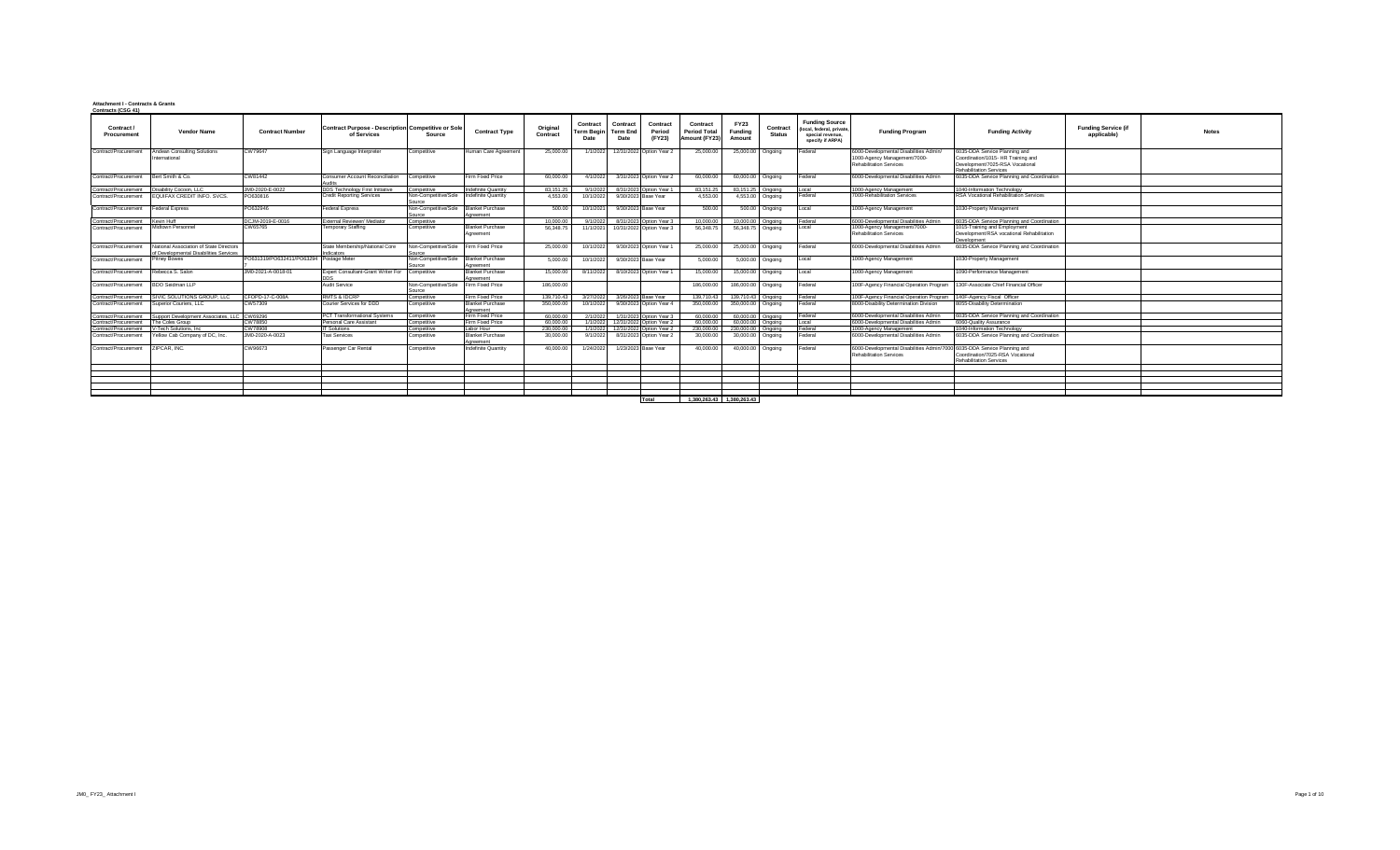## **Attachment I - Contracts & Grants Subsidies and Transfers (CSG 50)**

| Contract /<br><b>Procurement vs</b><br>Grant | Vendor / Grantee Name                                                                        | <b>Contract Number / Grant</b><br><b>Number</b> | Contract / Grant Purpose -<br><b>Description of Services</b>                                                                                                                                                                         | <b>Competitive or Sole</b><br>Source | <b>Original Grant</b><br>Amount | <b>Grant Term</b><br><b>Begin Date</b> | Grant<br><b>Grant Term</b><br>Period<br><b>End Date</b><br>(FY23) | <b>Grant Period</b><br><b>Total Amount</b><br>(FY23) | FY23 Funding<br>Amount |                    | Funding<br>Source (local<br>Grant Status federal, private,<br>special | <b>Funding Program</b>                                                                                                        | <b>Funding Activity</b>                                                                                         | <b>Funding Service (if applicable)</b> | <b>Notes</b> |
|----------------------------------------------|----------------------------------------------------------------------------------------------|-------------------------------------------------|--------------------------------------------------------------------------------------------------------------------------------------------------------------------------------------------------------------------------------------|--------------------------------------|---------------------------------|----------------------------------------|-------------------------------------------------------------------|------------------------------------------------------|------------------------|--------------------|-----------------------------------------------------------------------|-------------------------------------------------------------------------------------------------------------------------------|-----------------------------------------------------------------------------------------------------------------|----------------------------------------|--------------|
| Contract/Procurement 1axium, LLC             |                                                                                              | CW78626                                         | Residential Habilitation, Supported Competitive<br>Living, and Host Home Occupancy-                                                                                                                                                  |                                      | 38.472.30                       | 1/1/2022                               | 12/31/2022 Option Year 2                                          | 40,000.00                                            |                        | 40,000.00 Ongoing  | revenu<br>Local                                                       | Disabilities Admin                                                                                                            | 6000-Developmental 6035-DDA Service Planning and<br>Coordination                                                |                                        |              |
|                                              |                                                                                              |                                                 | Related Residential Expenses for<br>District of Columbia Persons with<br>Intellectual and Developmental<br>Disabilities served by DDA                                                                                                |                                      |                                 |                                        |                                                                   |                                                      |                        |                    |                                                                       |                                                                                                                               |                                                                                                                 |                                        |              |
| Contract/Procurement                         | 360 Support Inc                                                                              | CW95981                                         | Residential Habilitation, Supported<br>Living, and Host Home Occupancy<br>Related Residential Expenses for<br>District of Columbia Persons with<br>Intellectual and Developmental<br>Disabilities (Residential Expenses)             | Competitive                          | 39,777.67                       | 12/1/2021                              | 11/30/2022 Base Year                                              | 33,000.00                                            |                        | 33,000.00 Ongoing  | Federal                                                               | Disabilities Admin                                                                                                            | 6000-Developmental 6060-Quality Assurance                                                                       |                                        |              |
| Contract/Procurement                         | A.W. Holdings, LLC d/b/a Benchmark CW87484<br>Human Services                                 |                                                 | Residential Habilitation, Supported Competitive<br>Living, and Host Home Occupancy<br>Related Residential Expenses for<br>District of Columbia Persons with<br>Intellectual and Developmental<br>Disabilities (Residential Expenses) |                                      | 113 778 37                      | 12/1/2021                              | 11/30/2022 Option Year 1                                          | 105,000.00                                           |                        | 105,000.00 Ongoing | Local                                                                 | Disabilities Admin                                                                                                            | 6000-Developmental 6035-DDA Service Planning and<br>Coordination                                                |                                        |              |
| Contract/Procurement                         | ABC Technical Solutions Inc.                                                                 | CW59406                                         | RSA Computers & Laptops & Misc. Competitive                                                                                                                                                                                          |                                      | 36,000.00                       | 10/1/2022                              | 9/30/2023 Option Year 2                                           | 36,000.00                                            |                        | 36,000.00 Ongoing  | Federal                                                               | 7000-Rehabilitation<br>ervices                                                                                                | 7025-RSA Vocational Rehabilitation<br>Services/ 7030- RSA Blind And Vision<br>npairment Services                |                                        |              |
| Contract/Procurement                         | Abundant Life Residential Services                                                           | CW59897                                         | Residential Habilitation, Supported Competitive<br>Living, and Host Home Occupancy-<br>Related Residential Expenses for<br>District of Columbia Persons with<br>Intellectual and Developmental<br>Disabilities served by DDA         |                                      | 107,128.08                      | 4/1/2022                               | 3/31/2023 Option Year 4                                           | 111,537.00                                           | 111,537.00 Ongoing     |                    | Special<br>Purpose<br>Revenue (O-<br>Type)                            | 6000-Developmental<br>Disabilities Admin                                                                                      | 6035-DDA Service Planning and<br>Coordination                                                                   |                                        |              |
| Contract/Procurement                         | Agape, Inc.                                                                                  | CW60092                                         | Residential Habilitation, Supported Competitive<br>Living, and Host Home Occupancy-<br>Related Residential Expenses for<br>District of Columbia Persons with<br>Intellectual and Developmental<br>Disabilities served by DDA         |                                      | 56.858.10                       | 3/1/2022                               | 2/28/2023 Option Year 4                                           | 56,858.00                                            |                        | 56,858.00 Ongoing  | Special<br>urpose<br>Revenue (O-<br>Type)                             | Disabilities Admin                                                                                                            | 6000-Developmental 6035-DDA Service Planning and<br>Coordination                                                |                                        |              |
| Contract/Procurement                         | Alight Support, Inc.                                                                         | CW77467                                         | Residential Habilitation, Supported Competitive<br>Living, and Host Home Occupancy<br>Related Residential Expenses for<br>District of Columbia Persons with<br>Intellectual and Developmental<br>Disabilities (Residential Expenses) |                                      | 2,484.00                        | 1/1/2022                               | 12/31/2022 Option Year 2                                          | 2,500.00                                             |                        | 2,500.00 Ongoing   | Special<br>urpose<br>Revenue (O-<br>Type)                             | Disabilities Admin                                                                                                            | 6000-Developmental 6035-DDA Service Planning and<br>Coordination                                                |                                        |              |
| Contract/Procurement                         | Alphatec, P.C.                                                                               | JM0-2021-A-0011-01                              | <b>Architect Services</b>                                                                                                                                                                                                            | Competitive                          | 16,250.00                       | 10/1/2022                              | 9/30/2023 Option Year 2                                           | 16,250.00                                            |                        | 16,250.00 Ongoing  | Local                                                                 | '000-rehabilitation<br>Services                                                                                               | 7030-RSA Blind And Visual Impairment<br>Services                                                                |                                        |              |
| Contract/Procurement                         | Alternatives Renewable Solutions, LLC CW48612/JM0-2021-A-0015-02 General Contractor for RSVP |                                                 |                                                                                                                                                                                                                                      | Competitive                          | 1.00                            | 7/31/2022                              | 7/30/2023 Option Year 2                                           | 1.00                                                 |                        | 1.00 Ongoing       | ocal                                                                  | '000-rehabilitation                                                                                                           | 7030-RSA Blind And Visual Impairment                                                                            |                                        |              |
| Contract/Procurement                         | Amar Group, LLC                                                                              | JM0-2021-A-0011-02                              | <b>Architect Services</b>                                                                                                                                                                                                            | Competitive                          | 64,166.00                       | 2/1/2022                               | 1/31/2023 Option Year                                             | 64,166,00                                            |                        | 64,166.00 Ongoing  | ocal                                                                  | Services<br>'000-rehabilitation                                                                                               | Services<br>7030-RSA Blind And Visual Impairment                                                                |                                        |              |
| Contract/Procurement                         | Amazing Grace Supports, Inc.                                                                 | CW78353                                         | esidential Habilitation, Supported<br>Living, and Host Home Occupancy<br>Related Residential Expenses for<br>District of Columbia Persons with<br>Intellectual and Developmental<br><b>Disabilities (Residential Expenses)</b>       | Competitive                          | 56,955.81                       | 1/1/2022                               | 12/31/2022 Option Year 2                                          | 56,000.00                                            |                        | 56,000.00 Ongoing  | Local                                                                 | services<br><b>Disabilities Admin</b>                                                                                         | Services<br>6000-Developmental 6060-Quality Assurance                                                           |                                        |              |
| Contract/Procurement                         | America Works of Washington DC                                                               | CW74576                                         | Vocational Services - Job<br>Placement, Job Readiness                                                                                                                                                                                | Competitive                          | 240.633.33                      | 10/1/2022                              | 9/30/2023 Option Year 3                                           | 240,640.00                                           | 240,640.00 Ongoing     |                    | Federal                                                               | 7000-rehabilitation<br>Services                                                                                               | 7025-RSA Vocational Rehabilitation Services                                                                     |                                        |              |
| Contract/Procurement                         | American Health Care Svcs.                                                                   | CW71412                                         | Residential Habilitation, Supported<br>Living, and Host Home Occupancy<br>Related Residential Expenses for<br>District of Columbia Persons with<br>Intellectual and Developmental<br>Disabilities (Residential Expenses)             | Competitive                          | 240,115.48                      | 5/1/2022                               | 4/30/2023 Option Year 4                                           | 220,000.00                                           | 220,000.00 Ongoing     |                    | Local                                                                 | Disabilities Admin                                                                                                            | 6000-Developmental 6035-DDA Service Planning and<br>Coordination                                                |                                        |              |
| Contract/Procurement                         | Anchor Mental Health Association                                                             | CW84694                                         | <b>Evidence Based Supported</b><br>Employment                                                                                                                                                                                        | Competitive                          | 95,000.00                       | 7/31/2022                              | 7/30/2023 Option Year 2                                           | 95,000.00                                            | 95,000.00 Ongoing      |                    | Federal                                                               | 7000-rehabilitation<br>Services                                                                                               | 7025-RSA Vocational Rehabilitation Services                                                                     |                                        |              |
| Contract/Procurement                         | Andean Consulting Solutions<br>nternational                                                  | CW79647/M00002                                  | Sign Language Interpreter                                                                                                                                                                                                            | Competitive                          | 20,000.00                       | 1/1/2022                               | 12/31/2022 Option Year 2                                          | 20,000.00                                            |                        | 20,000.00 Ongoing  | Federal                                                               | 7000-rehabilitation<br>Services/8000-<br>Disability<br>Determination<br>Division/6000-<br>Developmental<br>Disabilities Admin | 7025-RSA Vocational Rehabilitation<br>Services/8055-Disability Determination<br>Services/6060-Quality Assurance |                                        |              |
| Contract/Procurement                         | Angel Loving Care Group Home                                                                 | CW59415                                         | Residential Habilitation, Supported Competitive<br>Living, and Host Home Occupancy-<br>Related Residential Expenses for<br>District of Columbia Persons with<br>Intellectual and Developmental<br>Disabilities served by DDA         |                                      | 34,285.56                       | 10/1/2022                              | 9/30/2023 Base Year                                               | 40,000.00                                            |                        | 40,000.00 Ongoing  | Local                                                                 | Disabilities Admin                                                                                                            | 6000-Developmental 6035-DDA Service Planning and<br>Coordination                                                |                                        |              |
| Contract/Procurement Anna Health Care Inc    |                                                                                              | CW59960                                         | Residential Habilitation, Supported Competitive<br>Living, and Host Home Occupancy-<br>Related Residential Expenses for<br>District of Columbia Persons with<br>Intellectual and Developmental<br>Disabilities served by DDA         |                                      | 197.899.07                      | 4/1/2022                               | 3/31/2023 Option Year 4                                           | 198,000.00                                           | 198,000.00 Ongoing     |                    | Local                                                                 | Disabilities Admin                                                                                                            | 6000-Developmental 6035-DDA Service Planning and<br>Coordination                                                |                                        |              |
| Contract/Procurement                         | Apex Healthcare Services, Inc.                                                               | CW72162                                         | Residential Habilitation, Supported Competitive<br>Living, and Host Home Occupancy<br>Related Residential Expenses for<br>District of Columbia Persons with<br>Intellectual and Developmental<br>Disabilities (Residential Expenses) |                                      | 56,872.26                       | 10/1/2022                              | 9/30/2023 Option Year 3                                           | 55,000.00                                            |                        | 55,000.00 Ongoing  | Special<br><sup>2</sup> urpose<br>Revenue (O-<br>Type)                | Disabilities Admin                                                                                                            | 6000-Developmental 6060-Quality Assurance                                                                       |                                        |              |
| Contract/Procurement Arc of DC, Inc.         |                                                                                              | CW90005                                         | Vocational Services-Supported<br>Employment, Discovery<br>Assessment, Customized<br>Employment and Job Coaching<br>Services, Job Readiness Training,<br>lob Placement and Trial Work                                                 | Competitive                          | 8.800.50                        | 3/1/2022                               | 2/28/2023 Option Year 1                                           | 1,500.00                                             |                        | 1,500.00 Ongoing   | Federal                                                               | 7000-Rehabilitation<br>Services                                                                                               | 7025-RSA Vocational Rehabilitation Services                                                                     |                                        |              |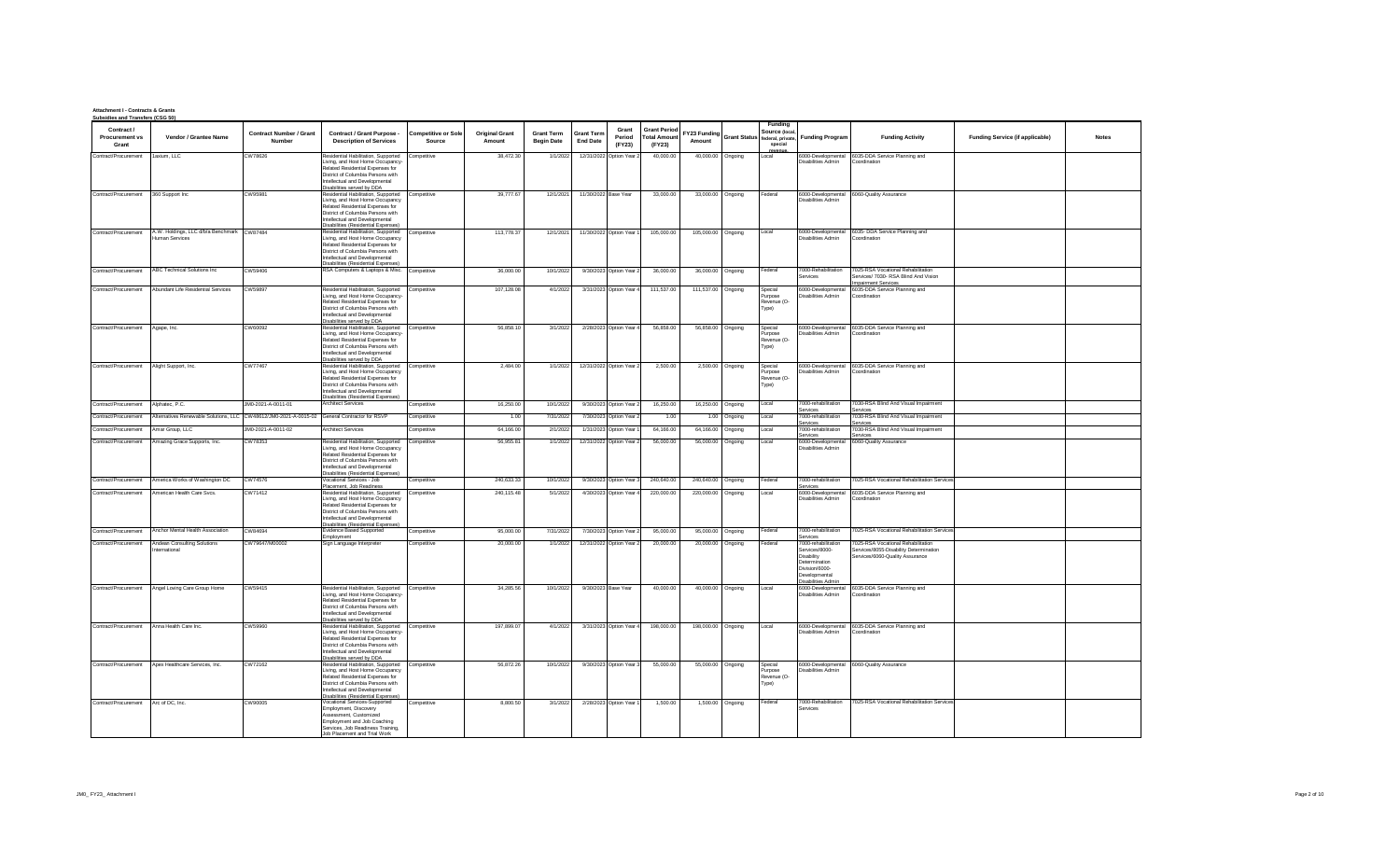| Contract/Procurement | Arc of Tampa Bay, Inc.                                           | CW86546            | Residential Habilitation, Supported<br>Living, and Host Home Occupancy<br>Related Residential Expenses for<br>District of Columbia Persons with<br>ntellectual and Developmental                                         | Competitive            | 82,999.56    | 10/1/2022 |                        | 9/30/2023 Option Year 2               | 80,000.00    | 80,000.00 Ongoing    |         | Local                                      | 6000-Developmental<br>Disabilities Admin                                                             | 6035-DDA Service Planning and<br>Coordination                                                |  |
|----------------------|------------------------------------------------------------------|--------------------|--------------------------------------------------------------------------------------------------------------------------------------------------------------------------------------------------------------------------|------------------------|--------------|-----------|------------------------|---------------------------------------|--------------|----------------------|---------|--------------------------------------------|------------------------------------------------------------------------------------------------------|----------------------------------------------------------------------------------------------|--|
| Contract/Procurement | Art and Soul Solutions, Inc.                                     | JM0-2020-A-0021-01 | isabilities (Residential Expenses)<br><b>Tutoring and Academic Support</b>                                                                                                                                               | Competitive            | 48,000.00    | 11/1/2021 | 10/31/2022 Option Year |                                       | 48,000.00    | 48,000.00 Ongoing    |         | Federal                                    | 7000-Rehabilation                                                                                    | 7025-RSA Vocational Rehabilitation Services                                                  |  |
| Contract/Procurement | Art Enables                                                      | CW56594            | Vocational Services-Job Readiness<br>Training and Job Coaching                                                                                                                                                           | Competitive            | 25,000.00    | 10/1/2022 | 9/30/2023 Base Year    |                                       | 25,000.00    | 25,000.00            | Ongoing | Local                                      | Services<br>7000-Rehabilitation<br>Services                                                          | 7025-RSA Vocational Rehabilitation Services                                                  |  |
| Contract/Procurement | Associated Community Services, Inc. CW74625                      |                    | Residential Habilitation, Supported<br>Living, and Host Home Occupancy                                                                                                                                                   | Competitive            | 951 405 30   | 10/1/2022 |                        | 9/30/2023 Option Year 3               | 950,000.00   | 950,000.00 Ongoing   |         | Local                                      | 6000-Developmental<br><b>Disabilities Admin</b>                                                      | 6060-Quality Assurance                                                                       |  |
|                      |                                                                  |                    | Related Residential Expenses for<br>District of Columbia Persons with<br>Intellectual and Developmental<br>Disabilities (Residential Expenses)                                                                           |                        |              |           |                        |                                       |              |                      |         |                                            |                                                                                                      |                                                                                              |  |
| Contract/Procurement | Avanti Markets                                                   | CW82593            | <b>RSVFP Self-Checkout Kiosk</b><br>quipment                                                                                                                                                                             | Competitive            | 12,500.00    | 5/1/2022  | 4/30/2023 Base Year    |                                       | 12,500.00    | 12,500.00 Ongoing    |         | Local                                      | 7000-Rehabilitation                                                                                  | 7030-RSA Blind And Visual Impairment                                                         |  |
| Contract/Procurement | <b>Benedictine School</b>                                        | CW75165            | Residential Habilitation, Supported<br>Living, and Host Home Occupancy<br>Related Residential Expenses for<br>District of Columbia Persons with<br>ntellectual and Developmental<br>Disabilities (Residential Expenses)  | Competitive            | 46 535 82    | 10/1/2022 |                        | 9/30/2023 Option Year 3               | 38,997.31    | 38,997.31 Ongoing    |         | Special<br>Purpose<br>Revenue (O-<br>Type) | 6000-Developmental<br>Disabilities Admin                                                             | 6035-DDA Service Planning and<br>Coordination                                                |  |
| Contract/Procurement | BLANK, Inc.                                                      | CW61163/CW82090    | raphics and Signage                                                                                                                                                                                                      | Competitive            | 7,500.00     | 4/1/2022  |                        | 3/31/2023 Option Year:                | 7.500.00     | 7,500.00             | Ongoing | Local                                      | 7000-Rehabilitation<br>Services                                                                      | 7030-RSA Blind And Visual Impairment<br>Services                                             |  |
| Contract/Procurement | <b>Blossom Services, Inc.</b>                                    | CW58363            | Residential Habilitation, Supported<br>Living, and Host Home Occupancy-<br>Related Residential Expenses for<br>District of Columbia Persons with<br>tellectual and Developmental<br>isabilities served by DDA            | Competitive            | 76,597.12    | 1/1/2022  |                        | 12/31/2022 Option Year 4              | 65,000.00    | 65,000.00 Ongoing    |         | Local                                      | 6000-Developmental<br>Disabilities Admin                                                             | 6035-DDA Service Planning and<br>Coordination                                                |  |
|                      | Contract/Procurement BMI (Brian Michaels, Inc.)                  | JM0-2021-A-0007-05 | Vending Machines                                                                                                                                                                                                         | Competitive            |              | 11/1/2021 |                        | 10/31/2022 Option Year                |              |                      | Ongoing |                                            |                                                                                                      |                                                                                              |  |
| contract/Procurement | Bread for the Citv                                               | :W80974            | hvsician Extender Services                                                                                                                                                                                               | Competitive            | 44,000.00    | 3/1/2022  |                        | 2/28/2023 Option Year 2               | 44,000.00    | 44,000.00            | Ongoing | ederal                                     | 6000-Developmental<br><b>Disabilities Admin</b>                                                      | 6060-Quality Assurance                                                                       |  |
| Contract/Procurement | <b>Broad Futures Inc.</b>                                        | CW72070            | Vocational Services - Job Coaching, Competitive<br>Inh Readiness and Pre-FTS                                                                                                                                             |                        | 23,000.00    | 6/1/2022  |                        | 5/31/2023 Option Year 3               | 23,000.00    | 23,000.00 Ongoing    |         | Federal                                    | 7000-Rehabilitation                                                                                  | 7025-RSA Vocational Rehabilitation                                                           |  |
| Contract/Procurement | C.P.R. Medical Transportation                                    | JM0-2020-A-0020-01 | <b>Transportation Services</b>                                                                                                                                                                                           | Competitive            | 86,000.00    | 7/1/2022  |                        | 6/30/2023 Option Year 2               | 86,000.00    | 86,000.00 Ongoing    |         | Federal                                    | Services<br>6000-Developmental                                                                       | 6035-DDA Service Planning and                                                                |  |
|                      |                                                                  |                    |                                                                                                                                                                                                                          |                        |              |           |                        |                                       |              |                      |         |                                            | <b>Disabilities</b><br>Admin/7000-<br>Rehabilitation<br>Services/8000-<br>Disability<br>etermination | Coordination/7025-RSA Vocational<br>Rehabilitation/8055-Disability Determination<br>Services |  |
| Contract/Procurement | Capital Care, Inc.                                               | CW58092            | tesidential Habilitation, Supported                                                                                                                                                                                      | Competitive            | 1,758,551.29 | 1/1/2022  |                        | 12/31/2022 Option Year 4 1,200,000.00 |              | 1,200,000.00 Ongoing |         | Special                                    | 7000-Rehabiliation<br>services                                                                       | 7030-RSA Blind and Visual Impairment                                                         |  |
|                      |                                                                  |                    | iving, and Host Home Occupancy-<br>Related Residential Expenses for<br>District of Columbia Persons with<br>ntellectual and Developmental<br>isabilities served by DDA                                                   |                        |              |           |                        |                                       |              |                      |         | Purpose<br>Revenue (O-<br>Type)            |                                                                                                      | Services                                                                                     |  |
|                      |                                                                  |                    |                                                                                                                                                                                                                          |                        |              |           |                        |                                       |              |                      |         |                                            | 7000-Rehabilitation                                                                                  |                                                                                              |  |
| Contract/Procurement | Capital Services & Supplies, Inc.                                | CW27130/CW23371    | DCSS-Moving Services                                                                                                                                                                                                     | Competitive            | 4,331.46     | 11/1/202  | 10/31/2022 Option Year |                                       | 4,200.00     | 4.200.00             | Ongoing | Local                                      |                                                                                                      | 7030-RSA Blind And Visual Impairment                                                         |  |
| Contract/Procurement | <b>Capitol Document Solutions</b>                                | JM0-2022-X-0006    | ax Machines Annual Maintenance                                                                                                                                                                                           | Non-Competitive/Sole S | 3,500.00     | 10/1/2022 | 9/30/2023 Base Year    |                                       | 3,500.00     | 3,500.00             | Ongoing | Federal                                    | Services<br>7000-Rehabiliation                                                                       | Services<br>7025-RSA Vocational Rehabilitation Services                                      |  |
| Contract/Procurement | CHI Squared, LLC                                                 | CW65283            | Food Managers Training and                                                                                                                                                                                               | Competitive            | 12,000.00    | 12/1/2021 |                        | 11/30/2022 Option Year:               | 12,000.00    | 12,000.00            | Ongoing | Federal                                    | services<br>7000-Rehabiliation                                                                       | 7025-RSA Vocational Rehabilitation Services                                                  |  |
| Contract/Procurement | Cincinnati Children's Hospital Medical C exempt from competition |                    | Certification<br>Project Search License Agreement & Non-Competitive/Sole 3                                                                                                                                               |                        | 300.00       | 10/1/2022 | 9/30/2023 Base Year    |                                       | 300.00       | 300.00               | Ongoing | Federal                                    | services<br>7000-Rehabiliation                                                                       | 7025-RSA Vocational Rehabilitation Services                                                  |  |
| Contract/Procurement | Cognitive Solutions, LLC                                         | CW82290            | <b>Fechnical Assistance</b><br>RSA Psychologists                                                                                                                                                                         | Competitive            | 100,000.00   | 5/1/2022  |                        | 4/30/2023 Option Year                 | 100,000.00   | 100,000.00           | Ongoing | Federal                                    | services<br>7000-Rehabiliation                                                                       | 7025-RSA Vocational Rehabilitation Services                                                  |  |
| Contract/Procurement | Columbia Lighthouse for the Blind                                | CW61136            | Vocational Services-Supported                                                                                                                                                                                            | Competitive            | 28,000.00    | 7/1/2022  |                        | 6/30/2023 Option Year                 | 28,000.00    |                      |         | ederal                                     | services<br>7000-Rehabilitation                                                                      | 7030-RSA Blind And Visual Impairment                                                         |  |
|                      |                                                                  |                    | Employment, Job Placement,<br>Discovery Assessment, Customized<br>Employment, Job Coaching and<br>Benefits Planning and Job Readines<br>Training                                                                         |                        |              |           |                        |                                       |              | 28,000.00 Ongoing    |         |                                            | Services                                                                                             | Services/7025-RSA Vocational Rehabilitatio                                                   |  |
| Contract/Procurement | <b>Columbus Medical Services</b>                                 | CW84525            | Mortality Investigation Services for                                                                                                                                                                                     | Competitive            | 435 564 00   | 10/1/2022 |                        | 9/30/2023 Option Year 2               | 420,000.00   | 420,000.00 Ongoing   |         | Federal                                    |                                                                                                      | 6000-Developmental 6060-Quality Assurance                                                    |  |
| Contract/Procurement | Community Audiology Services, LLC  DCJM-2020-A-0003-02           |                    | DDA<br>Medical Professionals                                                                                                                                                                                             | Competitive            | 76 197 40    | 3/1/2022  |                        | 2/28/2023 Option Year 2               | 76,197.40    | 76,197.40 Ongoing    |         | Federal                                    | Disability Admin<br>7000-Rehabilitation<br>Services                                                  | 7025-RSA Vocational Rehabilitation Services                                                  |  |
| Contract/Procurement | <b>Community Connections</b>                                     | CW84067            | Evidence Based Supported                                                                                                                                                                                                 | Competitive            | 415 000 00   | 8/1/2022  |                        | 7/31/2023 Option Year 2               | 415,000.00   | 415,000.00 Ongoing   |         | Federal                                    | 7000-Rehabilitation                                                                                  | 7025-RSA Vocational Rehabilitation Services                                                  |  |
| Contract/Procurement | Community Multi-Services, Inc.                                   | CW71447            | mnloyment<br>Residential Habilitation, Supported<br>Living, and Host Home Occupancy<br>Related Residential Expenses for<br>District of Columbia Persons with<br>Intellectual and Developmental                           | Competitive            | 1 235 352 64 | 6/1/2022  |                        | 5/31/2023 Option Year 3               | 1.231.463.00 | 1,231,463.00 Ongoing |         | Specia<br>Purpose<br>Revenue (O-<br>Type)  | Services<br>Disabilities Admin                                                                       | 6000-Devlopemtental 6035-DDA Service Planning and<br>Coordination                            |  |
|                      | Contract/Procurement Community Support Systems, LLC              | CW58993            | Disabilities (Residential Expenses)<br>Residential Habilitation, Supported<br>Living, and Host Home Occupancy-<br>Related Residential Expenses for<br>District of Columbia Persons with<br>ntellectual and Developmental | Competitive            | 155,737.63   | 2/1/2022  |                        | 1/31/2023 Option Year 4               | 120,000.00   | 120,000.00 Ongoing   |         | Local                                      | 6000-Developmental<br><b>Disabilities Admin</b>                                                      | 6035-DDA Service Planning and Services                                                       |  |
| Contract/Procurement | CreativeJunkFood, LLC                                            | CW70196/CW82286    | Disabilities served by DDA<br><b>Graphics and Signage</b>                                                                                                                                                                | Competitive            | 18,000.00    | 4/1/2022  |                        | 3/31/2023 Option Year 2               |              |                      | Ongoing | Federal                                    | 7000-Rehabilitation                                                                                  | 7025-RSA Vocational Rehabilitation Services                                                  |  |
| Contract/Procurement | Crystal Springs, Inc.                                            | CW84316            | Specialized Residential Services                                                                                                                                                                                         | Competitive            | 142.365.85   | 7/1/2022  |                        | 6/30/2023 Option Year 2               | 120,000.00   | 120,000.00           | Ongoing | Local                                      | Services<br>6000-Developmental                                                                       | 035-DDA Service Planning and Coordinator                                                     |  |
| Contract/Procurement | Curtis Equipment Inc.                                            | CW65477            | Randolph Shepard Blind Vendor                                                                                                                                                                                            | Competitive            | 65.061.00    | 11/1/202  |                        | 10/31/2022 Option Year                | 30,000.00    | 30,000.00            | Ongoing | Local                                      | Disabilities Admin<br>7000-Rehabilitation                                                            | '030-RSA Blind and Visual Impairment                                                         |  |
| Contract/Procurement | David P. Sniezek, MD                                             | JM0-2022-A-0012    | Program Services and Equipment<br>unctional Limitation Assessment                                                                                                                                                        | Competitive            | 5,000.00     | 2/1/2022  | 1/31/2023 Base Year    |                                       | 2,000.00     | 2.000.00             | Ongoing | Local                                      | services<br>7000-Rehabilitation                                                                      | 025-RSA Vocational Rehabilitation                                                            |  |
| Contract/Procurement | DC Cares Center, Inc.                                            | CW59925            | ervices and Rehabilitation services<br>tesidential Habilitation, Supported<br>iving, and Host Home Occupancy-<br>Related Residential Expenses for<br>District of Columbia Persons with<br>Intellectual and Developmental | Competitive            | 409 736 34   | 3/1/2022  |                        | 2/28/2023 Ontion Year 4               | 490,000.00   | 490.000.00           | Ongoing | Local                                      | ervices<br>6000-Developmental<br>Disabilities                                                        | 6035-DDA Service Planning and Coordinato                                                     |  |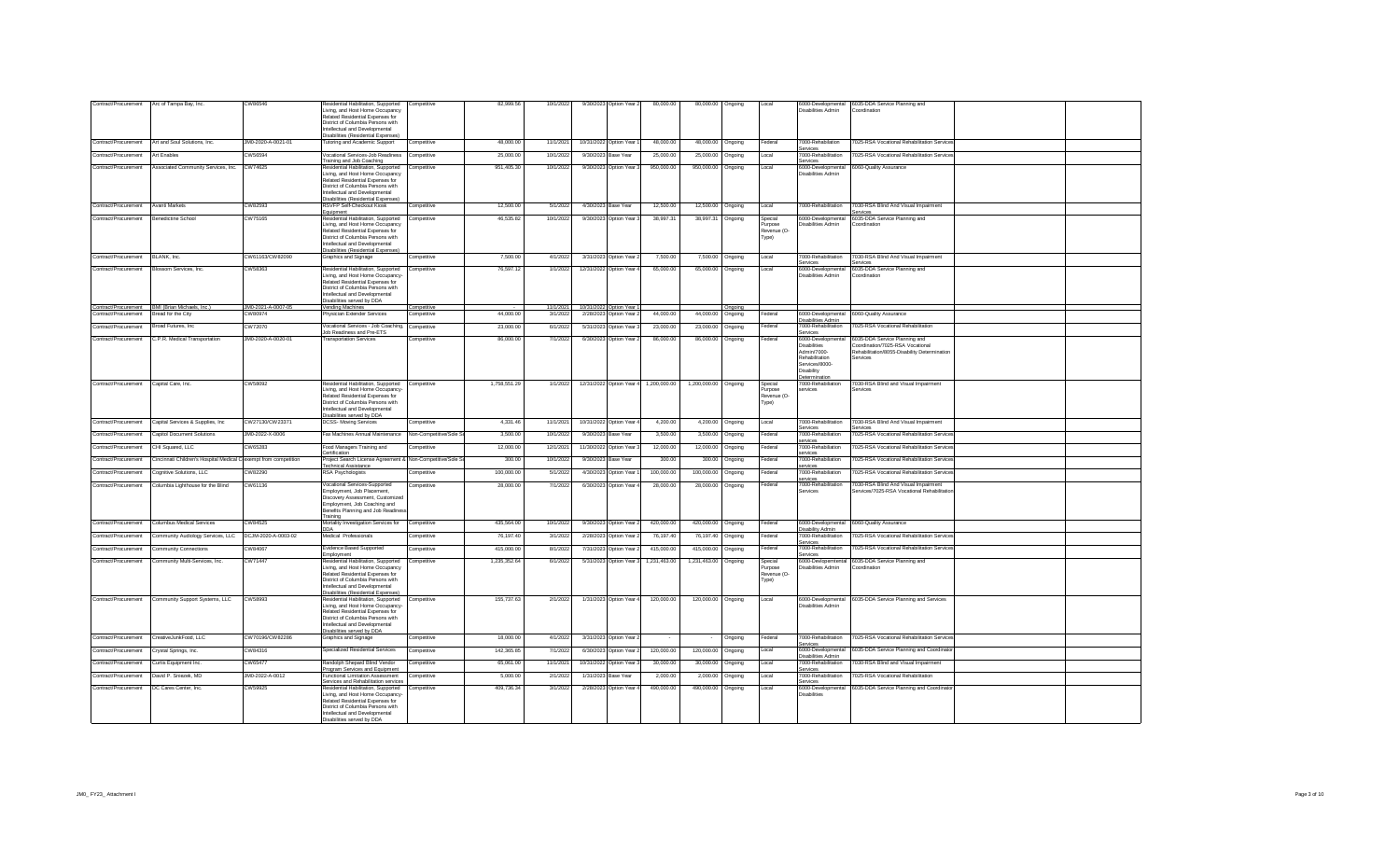| Contract/Procurement              | DC Health Care, Inc.                                    | CW84281            | Residential Habilitation, Supported<br>Living, and Host Home Occupancy<br>Related Residential Expenses for<br>District of Columbia Persons with<br>ntellectual and Developmental<br><b>Disabilities (Residential Expenses</b>               | Competitive | 520,673.59   | 9/1/2022  | 8/31/2023 Option Year 2 | 585,000.00   | 585,000.00 Ongoing   |                  | Local                                             | <b>Disabilities</b>                                                                                                                    | 6000-Devlopmental 6035-DDA Service Planning and Coordinator                                                                                      |  |
|-----------------------------------|---------------------------------------------------------|--------------------|---------------------------------------------------------------------------------------------------------------------------------------------------------------------------------------------------------------------------------------------|-------------|--------------|-----------|-------------------------|--------------|----------------------|------------------|---------------------------------------------------|----------------------------------------------------------------------------------------------------------------------------------------|--------------------------------------------------------------------------------------------------------------------------------------------------|--|
| Contract/Procurement              | DC Public Charter School Cooperative ( CW53299          |                    | Vocational Services - Job<br>Placement, Discovery Assessment,<br>Job Coaching, and Job Readiness<br>Training (Including Pre-ETS)                                                                                                            | Competitive | 231.000.00   | 7/1/2022  | 6/30/2023 Base Year     | 231.000.00   | 231,000.00 Ongoing   |                  | Federal                                           | 7000-Rehabilitation<br>services                                                                                                        | 7025-RSA Vocational Rehabilitation                                                                                                               |  |
| Contract/Procurement              | <b>DC Residential Services</b>                          | CW59955            | Residential Habilitation, Supported<br>Living, and Host Home Occupancy-<br>Related Residential Expenses for<br>District of Columbia Persons with<br>ntellectual and Developmental<br>Disabilities served by DDA                             | Competitive | 330,553.20   | 4/1/2022  | 3/31/2023 Option Year   | 320,000.00   | 320,000.00 Ongoing   |                  | Local                                             | Disability Admin                                                                                                                       | 6000-Developmental 6035-DDA Service Planning and<br>Coordination                                                                                 |  |
| Contract/Procurement              | Deaf Access Solutions, Inc.                             | CW79500            | Sign Language Interpreter                                                                                                                                                                                                                   | Competitive | 106,000.00   | 8/1/2022  | 7/31/2023 Option Year 2 | 106,000.00   | 106,000.00 Ongoing   |                  | Federal                                           | 1000-<br>AgencyManagement/7<br>000-Rehabilitaton<br>Services/8000-<br>Disability<br>Determination/6000-<br>Developmental<br>Disability | 1015/Training and Employee<br>Development/7025-RSA Vocational<br>Rehabilitation/8055-Disability Determination<br>Services/6060-Quality Assurance |  |
| Contract/Procurement              | Devereux Foundation                                     | CW87689            | Specialized Residential Services                                                                                                                                                                                                            | Competitive | 493,645.95   | 1/1/2022  | 12/31/2022 Option Year  | 490,000.00   | 490,000.00 Ongoing   |                  | Local                                             | 6000-Developmental<br><b>Disabilities Admin</b>                                                                                        | 6035-DDA Service Planning and<br>Coordination                                                                                                    |  |
| Contract/Procurement              | Disability Cocoon, LLC                                  | JM0-2020-E-0022    | DDS Technology First Initiative                                                                                                                                                                                                             | Competitive | 93,000.00    | 9/1/2022  | 8/31/2023 Option Year:  | 35,000.00    | 35,000.00            | Ongoing          | Federal                                           | 1000-Agency<br>Management                                                                                                              | 1090-Performance Management                                                                                                                      |  |
| Contract/Procurement              | Divine Connect Care Inc.                                | CW54371            | Residential Habilitation, Supported<br>Living, and Host Home Occupancy-<br>Related Residential Expenses for<br>District of Columbia Persons with<br>Intellectual and Developmental<br>Disabilities served by DDA                            | Competitive | 30,154.00    | 8/1/2022  | 7/31/2023 Base Year     | 30,000.00    | 30,000.00            | Ongoing          | Local                                             | 6000-Devlopmental<br>Disabilities Admin                                                                                                | 6035-DDA Service Planning and<br>Coordination                                                                                                    |  |
| Contract/Procurement              | Dixon & Associates, Inc.                                | JM0-2021-A-0018-01 | Career Assessment                                                                                                                                                                                                                           | Competitive | 60,000.00    | 7/1/2022  | 6/30/2023 Option Year 2 | 60,000.00    | 60,000.00 Ongoing    |                  | Federal                                           | 7000- Rehabilitation<br>Services                                                                                                       | 7025-RSA Vocational Rehabilitation                                                                                                               |  |
| Contract/Procurement              | Dr. Stephen J Feinberg                                  | CW80552            | Medical Professionals                                                                                                                                                                                                                       | Competitive | 56,000.00    | 1/1/2022  | 12/31/2022 Option Year: | 56,000.00    | 56,000.00            | Ongoing          | Federal                                           | 7000-Rehabilitation<br>Services                                                                                                        | 7025-RSA Vocational Rehabilitation Service                                                                                                       |  |
| Contract/Procurement              | Dupont Computers, Inc.                                  | CW58809            | RSA Computers & Laptops & Misc.                                                                                                                                                                                                             | Competitive | 115,000.00   | 10/1/2022 | 9/30/2023 Option Year   | 115,000.00   | 115,000.00           | Ongoing          | Federal                                           | 7000-Rehabilitation<br>services                                                                                                        | 7025-RSA Vocational Rehabilitation                                                                                                               |  |
| Contract/Procurement              | Dynamic Solutions for the Aging LLC                     | CW78827            | ersonal Care Assistant                                                                                                                                                                                                                      | Competitive | 10,000.00    | 2/1/2022  | 1/31/2023 Option Year   |              |                      | Ongoing          | Federal                                           | 7000-Rehabilitation<br>Services                                                                                                        | 7025-RSA Vocational Rehabilitation                                                                                                               |  |
| Contract/Procurement              | Eckington House Mental Health Service: CW60090          |                    | Residential Habilitation, Supported<br>Living, and Host Home Occupancy-<br>Related Residential Expenses for<br>District of Columbia Persons with<br>Intellectual and Developmental<br>Disabilities served by DDA                            | Competitive | 150,258.19   | 3/1/2022  | 2/28/2023 Option Year   | 47,000.00    | 47,000.00            | Ongoing          | Local                                             | 6000-Developmental<br>Disabilities Admin                                                                                               | 6035-DDA Service Planning and<br>Coordination                                                                                                    |  |
| Contract/Procurement              | Fescum Incorporated                                     | CW68588            | Residential Habilitation, Supported<br>Living, and Host Home Occupancy<br>Related Residential Expenses for<br>District of Columbia Persons with<br>Intellectual and Developmental<br>Disabilities (Residential Expenses)                    | Competitive | 375,869.19   | 4/1/2021  | 3/31/2023 Option Year 3 | 332,000.00   | 332,000.00 Ongoing   |                  | Local                                             | 6000-Developmental<br>Disabilities Admin                                                                                               | 6035-DDA Service Planning and<br>Coordination                                                                                                    |  |
| Contract/Procurement              | Finsby Care, Inc.                                       | CW60076            | Residential Habilitation, Supported<br>Living, and Host Home Occupancy<br>Related Residential Expenses for<br>District of Columbia Persons with<br>Intellectual and Developmental<br>Disabilities served by DDA                             | Competitive | 216,233.01   | 3/1/2022  | 2/28/2023 Option Year 4 | 220,000.00   | 220,000.00 Ongoing   |                  | Local                                             | Disabilities Amin                                                                                                                      | 6000-Developmental 6035-DDA Service Planning and<br>Coordination                                                                                 |  |
| Contract/Procurement              | First Metropolitan Community Services, CW72743          |                    | Residential Habilitation, Supported Competitive<br>Living, and Host Home Occupancy<br>Related Residential Expenses for<br>District of Columbia Persons with<br>Intellectual and Developmental<br><b>Disabilities (Residential Expenses)</b> |             | 126,746.72   | 7/1/2022  | 6/30/2023 Option Year 3 | 120,000.00   | 120,000.00 Ongoing   |                  | Local                                             | Disabilities Admin                                                                                                                     | 6000-Developmental 6035-DDA Service Planning and<br>Coordination                                                                                 |  |
|                                   | Contract/Procurement Frontline Community Services, Inc. | CW58868            | Residential Habilitation, Supported<br>Living, and Host Home Occupancy-<br>Related Residential Expenses for<br>District of Columbia Persons with<br>ntellectual and Developmental<br>Disabilities served by DDA                             | Competitive | 1,820,000.00 | 4/1/2022  | 3/31/2023 Base Year     | 1,820,000.00 | 1,820,000.00 Ongoing |                  | Special<br><b>Purpose</b><br>Revenue (O-<br>Type) | Disabilities Admin                                                                                                                     | 6000-Devlopemtental 6035-DDA Service Planning and<br>Coordination                                                                                |  |
| Contract/Procurement              | Full Circle Employment Solutions, LLC CW84314           |                    | Vocational Services - Benefits<br>Planning                                                                                                                                                                                                  | Competitive | 18,000.00    | 8/1/2022  | 7/31/2023 Option Year 2 | 16,500.00    | 16,500.00 Ongoing    |                  | Federal                                           | 7000-Rehabilitation<br>Services                                                                                                        | 7025-RSA Vocational Rehabilitation Services                                                                                                      |  |
| Contract/Procurement              | Galaxy HealthCare Solutions, Inc.                       | CW78772            | Vocational Services-Supported<br>Employment, discovery<br>assessment, customized<br>employment and job coaching<br>services, Job Placement, Job<br>Readiness Training, and Support<br>Service Provider                                      | Competitive | 5,000.00     | 12/1/2021 | 11/30/2022 Option Year  | 5,000.00     |                      | 5,000.00 Ongoing | Special<br>urpose<br>Revenue (O-<br>Type)         | 6000-Developmental<br>Disabilities Admin                                                                                               | 6035-DDA Service Planning and<br>Coordination                                                                                                    |  |
| Contract/Procurement              | Galaxy HealthCare Solutions, Inc.                       | CW90085            | Residential Habilitation, Supported<br>Living, and Host Home Occupancy<br>Related Residential Expenses for<br>District of Columbia Persons with<br>Intellectual and Developmental<br>Disabilities (Residential Expenses)                    | Competitive | 145,658.75   | 3/1/2022  | 2/28/2023 Option Year 1 | 21,000.00    | 21,000.00 Ongoing    |                  | Federal                                           | 7000-Rehabilitation<br>Services/                                                                                                       | 7025-RSA Vocational Rehabilitation Service                                                                                                       |  |
| Contract/Procurement Gentle Touch |                                                         | CW65366            | Residential Habilitation, Supported Competitive<br>Living, and Host Home Occupancy-<br>Related Residential Expenses for<br>District of Columbia Persons with<br>ntellectual and Developmental<br>Disabilities served by DDA                 |             | 327 349 56   | 10/1/2022 | 9/30/2023 Option Year 4 | 172.463.00   | 172,463.00 Ongoing   |                  | Federal                                           | Disabilities Admin                                                                                                                     | 6000-Developmental 6060-Quality Assurance                                                                                                        |  |
| Contract/Procurement              | Gina Outreach Services NC                               | CW70992            | Residential Habilitation, Supported Competitive<br>Living, and Host Home Occupancy<br>Related Residential Expenses for<br>District of Columbia Persons with<br>Intellectual and Developmental<br>Disabilities (Residential Expenses)        |             | 25,000.00    | 5/1/2022  | 4/30/2023 Option Year 3 | 82,000.00    | 82.000.00 Ongoing    |                  | Local                                             | 6000-Devlopmental<br>Disabilities Admin                                                                                                | 6035-DDA Service Planning and<br>Coordination                                                                                                    |  |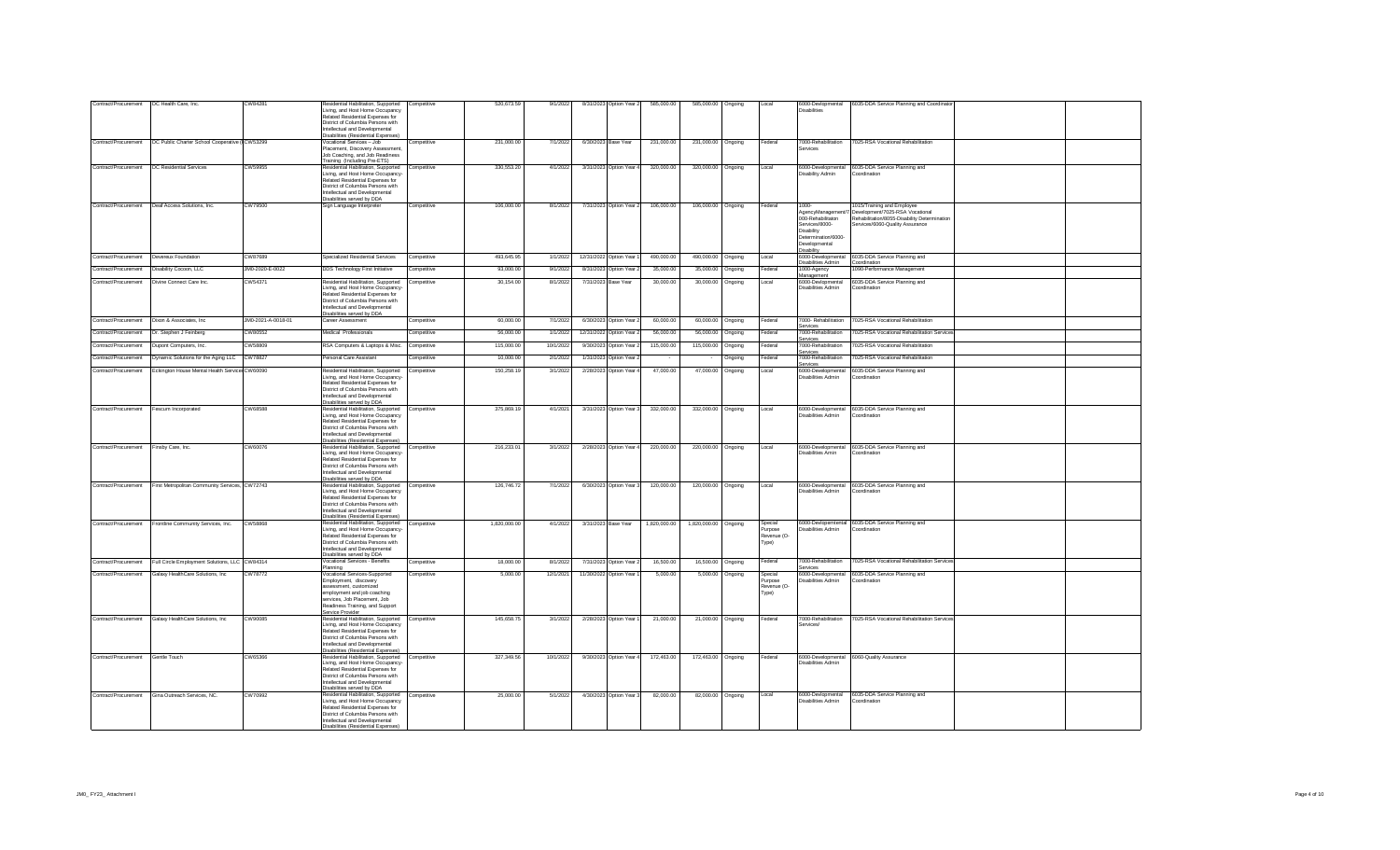| Contract/Procurement                | Global Resources and Support LLC                                                 | CW97395            | Residential Habilitation, Supported<br>Living, and Host Home Occupancy-<br>Related Residential Expenses for<br>District of Columbia Persons with<br>ntellectual and Developmental<br>Disabilities (Residential Expenses         | Competitive | 180,592.15   | 2/1/2022  | 1/31/2023 Base Year      | 180,592.15   | 180,592.15 Ongoing   |                   | Local                   | Disabilities Admin                                                                                    | 6000-Developmental 6035-DDA Service Planning and<br>Coordination                                                             |                                    |  |
|-------------------------------------|----------------------------------------------------------------------------------|--------------------|---------------------------------------------------------------------------------------------------------------------------------------------------------------------------------------------------------------------------------|-------------|--------------|-----------|--------------------------|--------------|----------------------|-------------------|-------------------------|-------------------------------------------------------------------------------------------------------|------------------------------------------------------------------------------------------------------------------------------|------------------------------------|--|
| Contract/Procurement                | Harper Career Services, LLC                                                      | JM0-2021-A-0018-02 | Career Assessment                                                                                                                                                                                                               | Competitive | 20,000.00    | 7/1/2022  | 6/30/2023 Option Year 2  | 20,000.00    | 20,000.00 Ongoing    |                   | Federal                 | 7000-Rehabilitation<br>services                                                                       | 7025-RSA Vocational Rehabilitation Service                                                                                   |                                    |  |
| Contract/Procurement                | HeadStart to Life, Inc.                                                          | CW77194            | Vocational Services-Supported<br>Employment, discovery<br>assessment, customized<br>employment and job coaching<br>services, Job Placement, Job<br>Readiness Training, and Support<br>Service Provider                          | Competitive | 199,868.00   | 11/1/2022 | 10/31/2023 Option Year 3 | 189,000.00   | 189,000.00           | Ongoing           | Federal                 | 7000-Rehabilitation<br>Services/6000-<br>Department on<br>Disabilities Admin                          | 7025-RSA Vocational Rehabilitation<br>Services/6035-DDA Service Planning and<br>Coordination                                 |                                    |  |
| Contract/Procurement                | Health & Joy Services, LLC                                                       | CW92467            | Residential Habilitation, Supported<br>Living, and Host Home Occupancy<br>Related Residential Expenses for<br>District of Columbia Persons with<br>Intellectual and Developmental<br>Disabilities (Residential Expenses)        | Competitive | 10.848.31    | 7/1/2022  | 6/30/2023 Option Year 1  | 10,500.00    | 10,500.00 Ongoing    |                   | Local                   | 6000-Disabiities<br><b>Disabilities Admin</b>                                                         | 6035-DDA Service Planning and<br>Coordination                                                                                |                                    |  |
|                                     | Contract/Procurement Health IT 2 Business Solutions, LLC db: CW68379/CW64063     |                    | Medical Evidence of Record (MER) Competitive<br>Payment Processor for DDD                                                                                                                                                       |             | 492 385 00   | \$44,593  | \$44,957 Option Year 3   | 300,000.00   | 300,000.00 Ongoing   |                   | Federal                 | 1000-Agency<br>Management/7000-<br>Rehabiliation/8000-<br>Disability<br><b>Determination Division</b> | 1090-Performance Management/ 7030-RSA<br>Blind and Visual Impairment Service/7025-<br>RSA Vocational Rehabilitation Services |                                    |  |
|                                     | Contract/Procurement Health IT 2 Business Solutions. LLC dbi C12836-V5 (CW22659) |                    | Telehealth                                                                                                                                                                                                                      | Competitive | 98.520.00    | \$44.805  | \$45.169 Option Year 2   | 98.520.00    |                      | 98.520.00 Onacina | <b>ARPA County DCRP</b> |                                                                                                       | <b>DRPF</b>                                                                                                                  | <b>DCRP/District Recovery Plan</b> |  |
|                                     | Contract/Procurement Health Resources Service Intake Center CW 50369             |                    | Vocational Services- Supported<br>Employment, Discovery<br>Assessment Customized<br>Employment, Job Coaching, Job<br>Readiness Training, Job Placement<br>Support Service Provider, Trial Work<br>and Pre-ETS                   | Competitive | 61,000.00    | \$44,652  | \$45,016 Base Year       | 61,000.00    | 61,000.00 Ongoing    |                   | Federal                 | 7000-Rehabilition<br>Services                                                                         | 7025-RSA Vocational Rehabilitation Service                                                                                   |                                    |  |
| Contract/Procurement                | Hillcrest Children's Center                                                      | CW71329            | Evidence Based Supported<br>Employment                                                                                                                                                                                          | Competitive | 182,000.00   | 6/1/2022  | 5/31/2023 Option Year 3  | 182,000.00   | 182,000.00 Ongoing   |                   | Federal                 | 7000-Rehabilitation<br>Services                                                                       | 7025-RSA Vocational Rehabilitation Services                                                                                  |                                    |  |
| Contract/Procurement                | Hope Found, Inc.                                                                 | CW53076            | Residential Habilitation, Supported<br>Living, and Host Home Occupancy-<br>Related Residential Expenses for<br>District of Columbia Persons with<br>Intellectual and Developmental<br>Disabilities served by DDA                | Competitive | 323,963.74   | 5/1/2022  | 4/30/2023 Base Year      | 324,000.00   | 324,000.00 Ongoing   |                   | Local                   | Disabilities Admin                                                                                    | 6000-Devlopemental 6035-DDA Service Planning and<br>Coordination                                                             |                                    |  |
|                                     | Contract/Procurement   Humanity In Transition, Inc.                              | CW78859            | ersonal Care Assistant                                                                                                                                                                                                          | Competitive | 86,000.00    | 1/1/2022  | 12/31/2022 Option Year 2 | 86,000.00    | 86,000.00 Ongoing    |                   | Local                   | 6000-Developmental<br><b>Disabilities</b><br>Admin/7000-<br>Rehabilitation<br>Services                | 6035-DDA Service Planning and<br>Coordination/7025 RSA Vocational<br>Rehabilitation Services                                 |                                    |  |
| Contract/Procurement                | Humanity In Transition, Inc.                                                     | CW92305            | Vocational Services-Supported<br>Employment, Job coaching, Job<br>Placement and Job Stabilization                                                                                                                               | Competitive | 22,000.00    | 6/1/2022  | 5/31/2023 Option Year    | 22,000.00    | 22,000.00 Ongoing    |                   | Federal                 | 7000-Rehabilitation<br>Services                                                                       | 7025-RSA Vocational Rehabilitation Services                                                                                  |                                    |  |
| Contract/Procurement                | Humanity In Transition, Inc.                                                     | CW82675            | Residential Habilitation, Supported<br>Living, and Host Home Occupancy<br>Related Residential Expenses for<br>District of Columbia Persons with<br>Intellectual and Developmental<br><b>Disabilities (Residential Expenses</b>  | Competitive | 40,563.20    | 5/1/2022  | 4/30/2023 Option Year:   | 40,000.00    | 40,000.00 Ongoing    |                   | Federal                 | 7000-Rehabiliation<br>ervices                                                                         | 7025-RSA Vocational Rehabilitation Services                                                                                  |                                    |  |
| Contract/Procurement                | <b>I</b> AM                                                                      | CW78770            | Vocational Services -Supported<br>Employment, discovery assessme<br>customized employment and job<br>coaching services, Job Readiness                                                                                           | Competitive | 500.00       | 1/1/2022  | 12/31/2022 Option Year 2 | 3,000.00     |                      | 3,000.00 Ongoing  | Local                   | 7000-Rehabilitaion<br>Services                                                                        | 7025-RSA Vocational Rehabilitation Services                                                                                  |                                    |  |
| Contract/Procurement                | IMA Professional Services of DC, PC                                              |                    |                                                                                                                                                                                                                                 | Ongoing     | 68,000.00    |           |                          | 68,000.00    | 68,000.00 Ongoing    |                   | Federal                 | 7000-Rehabilitaion<br>Services                                                                        | 7025-RSA Vocational Rehabilitation Service                                                                                   |                                    |  |
| Contract/Procurement                | Individual Advocacy Group, Inc.                                                  | CW71402            | Residential Habilitation, Supported<br>Living, and Host Home Occupancy<br>Related Residential Expenses for<br>District of Columbia Persons with<br>Intellectual and Developmental<br><b>Disabilities (Residential Expenses)</b> | Competitive | 1,068,603.40 | 5/23/2022 | 5/22/2023 Option Year 3  | 890,000.00   | 890.000.00           | Ongoing           | Local                   | 6000-Developmental<br>Disabilities Admin                                                              | 6035-DDA Service planning and<br>Coordination                                                                                |                                    |  |
| Contract/Procurement                | Ink Systems, LLC                                                                 | CW42975/CW65473    | Randolph Shepard Blind Vendor<br>rogram Services and Equipment                                                                                                                                                                  | Competitive | 75,000.00    | 12/1/2021 | 11/30/2022 Option Year   | 75,000.00    | 75,000.00 Ongoing    |                   | Local                   | 7000-Rehabiitation<br>Services                                                                        | 7030-RSA Blind and Visual Impairment<br>Service/ 7025- RSA Vocational                                                        |                                    |  |
| Contract/Procurement                | Ink Systems, LLC                                                                 | JM0-2021-A-0009-03 | RSA Computers & Laptops & Misc. Competitive                                                                                                                                                                                     |             | 83,000.00    | 10/1/2022 | 9/30/2023 Option Year 2  |              |                      | Ongoing           | Local                   | 7000-Rehabiitation<br>Services                                                                        | <b>Rehabilitation Services</b><br>7030-RSA Blind and Visual Impairment<br>Service/ 7025- RSA Vocational                      |                                    |  |
| Contract/Procurement                | Innisfree Incorporated                                                           | CW88339            | Residential Habilitation, Supported<br>Living, and Host Home Occupancy<br>Related Residential Expenses for<br>District of Columbia Persons with<br>Intellectual and Developmental                                               | Competitive | 100,000.00   | 1/1/2022  | 12/31/2022 Option Year 1 | 46,000.00    | 46,000.00 Ongoing    |                   | Local                   | 6000-Devlopmental<br>Disabilities Admin                                                               | Rehabilitation Services<br>6035-DDA Service Planning and<br>Coordination                                                     |                                    |  |
|                                     |                                                                                  |                    | Disabilities (Residential Expenses)<br>Residential Habilitation, Supported Competitive                                                                                                                                          |             | 137,537.70   |           |                          |              |                      |                   | Local                   |                                                                                                       | 6000-Developmenatal 6035- DDA Service Planning and                                                                           |                                    |  |
|                                     | Contract/Procurement Innovative Concepts, Inc.                                   | CW60151            | Living, and Host Home Occupancy-<br>Related Residential Expenses for<br>District of Columbia Persons with<br>Intellectual and Developmental<br>Disabilities served by DDA                                                       |             |              | 1/1/2022  | 12/31/2022 Option Year 4 | 104,000.00   | 104,000.00 Ongoing   |                   |                         | Disabilities Admin                                                                                    | Coordination                                                                                                                 |                                    |  |
| Contract/Procurement Innovative Day |                                                                                  | CW70575            | Vocational Services - Supported<br>Employment, discovery<br>assessment_customized<br>employment and job coaching<br>services. Job Placement, and Job<br>Readiness Training                                                      | Competitive | 49 966 67    | 4/1/2022  | 3/31/2023 Option Year 3  | 54,000.00    | 54,000.00 Ongoing    |                   | Local                   | Services                                                                                              | 7000-Rehabilatation 7025-RSA Vocational Rehabilitation Services                                                              |                                    |  |
| Contract/Procurement                | Innovative Life Solutions Inc.                                                   | CW60069            | Residential Habilitation, Supported Competitive<br>Living, and Host Home Occupancy-<br>Related Residential Expenses for<br>District of Columbia Persons with<br>Intellectual and Developmental<br>Disabilities served by DDA    |             | 1 257 443 60 | 3/1/2022  | 2/28/2023 Option Year 4  | 1.250.000.00 | 1,250,000.00 Ongoing |                   | Federal                 | Disabilities Admin                                                                                    | 6000-Devlopemtental 6060- Quality Assurance/6035-DDA Service<br>Planning and Coordination                                    |                                    |  |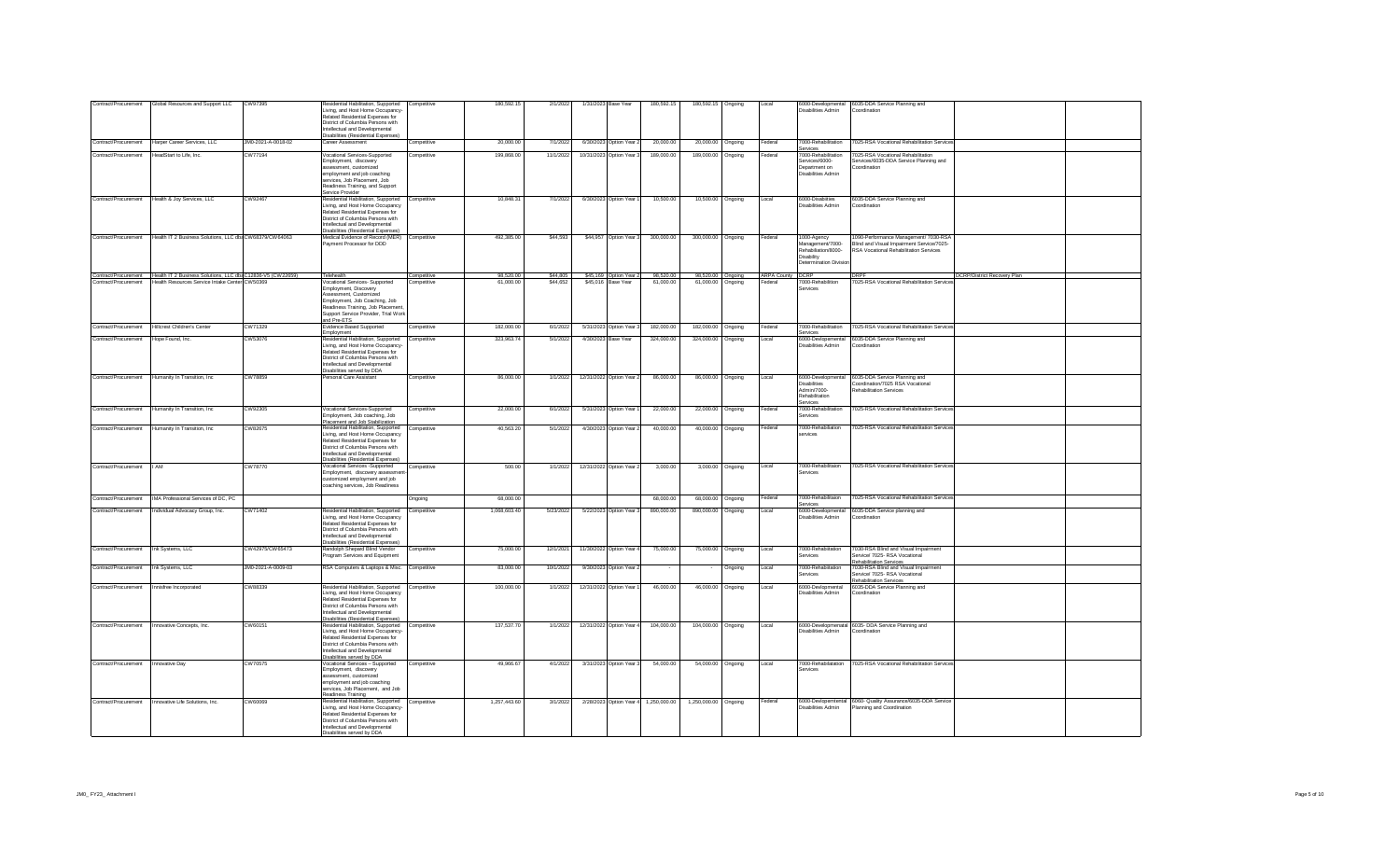| Contract/Procurement                  | Integrated Community Services, Inc.               | CW60078                 | tesidential Habilitation, Supported<br>Living, and Host Home Occupancy-<br>Related Residential Expenses for<br>District of Columbia Persons with<br><b>ntellectual and Developmental</b>                                        | Competitive            | 646,536.54 | 3/31/2022 |                      | 3/30/2023 Option Year 4  | 646,000.00 | 646,000.00 Ongoing |                  | Local   | 6000-Developmental<br>Disabilities Admin                                                                         | 6035-DDA Service Planning and<br>Coordination                                                                                      |  |
|---------------------------------------|---------------------------------------------------|-------------------------|---------------------------------------------------------------------------------------------------------------------------------------------------------------------------------------------------------------------------------|------------------------|------------|-----------|----------------------|--------------------------|------------|--------------------|------------------|---------|------------------------------------------------------------------------------------------------------------------|------------------------------------------------------------------------------------------------------------------------------------|--|
| Contract/Procurement                  | Interdynamics, Inc.                               | JM0-2021-A-0018-03      | Disabilities served by DDA<br>Career Assessment                                                                                                                                                                                 | Competitive            | 20,000.00  | 9/1/2022  |                      | 8/31/2023 Option Year 2  | 20,000.00  | 20,000.00 Ongoing  |                  | Federal | 7000-Rehabilatation<br>ervices                                                                                   | 7025-RSA Vocational Rehabilitation Services                                                                                        |  |
| Contract/Procurement                  | nterdynamics, Inc.                                | CW83607                 | RSA Psychologists                                                                                                                                                                                                               | Competitive            | 18,500.00  | 6/1/2022  | 5/31/2023            | Option Year 2            | 18,500.00  | 18,500.00          | Ongoing          | Federal | 7000-Rehabilatation<br>Services                                                                                  | 7025-RSA Vocational Rehabilitation Services                                                                                        |  |
|                                       | Contract/Procurement Jewish Social Service Agency | CW95357                 | Vocational Services B.1.2 Job<br>Placement B.1.3 Supported<br>Employment Services, including<br>Discovery Assessment, Customized<br>Employment and Job Coaching,<br>B.1.5 Job Readiness Training, and<br>B.1.6 Trial Work       | Competitive            | 15,000.00  | 1/1/2022  | 12/31/2022 Base Year |                          | 15,000.00  | 15,000.00 Ongoing  |                  | Federal | 7000-Rehabilatation<br>Services                                                                                  | 7025-RSA Vocational Rehabilitation Services                                                                                        |  |
| Contract/Procurement                  | Joyful Health Care, Inc.                          | CW68129                 | Residential Habilitation, Supported<br>Living, and Host Home Occupancy-<br>Related Residential Expenses for<br>District of Columbia Persons with<br>ntellectual and Developmental<br>Disabilities served by DDA                 | Competitive            | 30,956.06  | 3/1/2022  |                      | 2/28/2023 Option Year 4  | 32,000.00  | 32,000.00 Ongoing  |                  | Local   | Disabilities Admin                                                                                               | 6000-Developmental 6035-DDA Service Planning and<br>Coordination                                                                   |  |
| Contract/Procurement                  | Kahak, Inc.                                       | CW92982                 | tesidential Habilitation, Supported<br>Living, and Host Home Occupancy<br>Related Residential Expenses for<br>District of Columbia Persons with<br>Intellectual and Developmental<br>Disabilities (Residential Expenses)        | Competitive            | 11,721.00  | 7/1/2022  |                      | 6/30/2023 Option Year    | 11,721.00  | 11,721.00 Ongoing  |                  | Federal | 7000-Rehabiliation<br>ervices                                                                                    | 7025-RSA Vocational Rehabilitation Services                                                                                        |  |
| Contract/Procurement KBEC Group, Inc. |                                                   | CW79402                 | Vocational Services - Supported<br>Employment, discovery<br>ssessment customized<br>employment and job coaching<br>services and Job Readiness Trainin<br>and Pre-ETS                                                            | Competitive            | 3,000.00   | 1/1/2022  |                      | 12/31/2022 Option Year 2 | 90,000.00  | 90,000.00 Ongoing  |                  | Local   | Disabilities Admin                                                                                               | 6000-Devlopmental 6035-DDA Service Planning and<br>Coordination                                                                    |  |
| Contract/Procurement KBEC Group, Inc. |                                                   | CW77013                 | Residential Habilitation, Supported<br>Living, and Host Home Occupancy<br>Related Residential Expenses for<br>District of Columbia Persons with<br>Intellectual and Developmental<br>Disabilities (Residential Expenses)        | Competitive            | 59,756.54  | 11/1/2021 |                      | 10/31/2022 Option Year 2 | 125,000.00 | 125,000.00 Ongoing |                  | Federal | 7000-Rehabilitiation<br>Services                                                                                 | 7025-RSA Vocational Rehabilitation Services                                                                                        |  |
| Contract/Procurement                  | L'Arche, Inc.                                     | CW75582                 | tesidential Habilitation, Supported<br>Living, and Host Home Occupancy<br>Related Residential Expenses for<br>District of Columbia Persons with<br>Intellectual and Developmental<br>Disabilities (Residential Expenses)        | Competitive            | 193,266.96 | 10/1/2022 |                      | 9/30/2023 Option Year 3  | 125,000.00 | 125,000.00 Ongoing |                  | Federal | Disabilities Admin                                                                                               | 6000-Devlopmemtal 6060-Quality Assurance                                                                                           |  |
| Contract/Procurement                  | Laura N. Fisher dba/MBA Non-Profit Sol CW74712    |                         | /ocational Services-Supported<br>Employment, discovery<br>ssessment, customized<br>employment and job coaching<br>services, Job Placement, Job<br>Readiness Training, Discovery<br>Assessment, Customized<br>Employment         | Competitive            | 48,500.00  | 9/1/2022  |                      | 8/31/2023 Option Year 3  | 46,000.00  | 46,000.00 Ongoing  |                  | Federal | Services                                                                                                         | 7000-Rehabilitaition 7025-RSA Vocational Rehabilitation Services                                                                   |  |
| Contract/Procurement LexisNexis       |                                                   | exempt from competition | LexisNexis   Legal & Professional                                                                                                                                                                                               | Non-Competitive/Sole 3 | 2.016.00   | 10/1/2022 | 9/30/2023 Base Year  |                          | 2.016.00   | 2,016.00 Ongoing   |                  | Federal | 7000-Rehabiliation<br><b>PRODUCES</b>                                                                            | 7025-RSA Vocational Rehabilitation Services                                                                                        |  |
| Contract/Procurement Lifeline, Inc.   |                                                   | CW55802                 | Residential Habilitation, Supported<br>Living, and Host Home Occupancy-<br><b>Related Residential Expenses for</b><br>District of Columbia Persons with<br>Intellectual and Developmental<br>Disabilities served by DDA         | Competitive            | 359,895.80 | 4/1/2022  |                      | 3/31/2023 Option Year 4  | 402.000.00 | 402,000.00 Ongoing |                  | Local   | Disabilities Admin                                                                                               | 6000-Developmental 6035-DDA Service Planning and<br>Coordination                                                                   |  |
| Contract/Procurement                  | LinkedIn Corporation                              | JM0-2021-X-0005         | 9/22/21 DSLBD Waiver sent to<br>Derrick for sign.                                                                                                                                                                               | Non-Competitive/Sole   | 55,555.00  | 10/1/2022 | 9/30/2023 Base Year  |                          | 55,555.00  | 55,555.00 Ongoing  |                  | Federal | 7000-Rehabiliation<br>ervices                                                                                    | 7025-RSA Vocational Rehabilitation Services                                                                                        |  |
| Contract/Procurement                  | Low Vision Services, PLC                          | CW77176                 | <b>Iedical Professional Services</b>                                                                                                                                                                                            | Competitive            | 2,001.00   | 11/1/202  | 10/31/2022           | Option Year:             | 7,200.00   | 7,200.00           | Ongoing          | Federal | 7000-Rehabilitation<br>ervices                                                                                   | 7025-RSA Vocational Rehabilitation Services                                                                                        |  |
| Contract/Procurement                  | Lt. Joseph P. Kennedy Institute                   | CW95191                 | Vocational Services-B.1.3 Supported Competitive<br>Employment, discovery assessmen<br>customized employment and B.1.5<br>job coaching services and Job<br>Readiness Training                                                    |                        | 5,000.00   | 11/1/2021 | 10/31/2022 Base Year |                          | 5,000.00   |                    | 5,000.00 Ongoing | Federal | 7000-Rehabilitation<br>Services                                                                                  | 7025-RSA Vocational Rehabilitation Services                                                                                        |  |
| Contract/Procurement                  | Marjul Homes, Inc.                                | CW71610                 | Residential Habilitation, Supported<br>Living, and Host Home Occupancy<br><b>Related Residential Expenses for</b><br>District of Columbia Persons with<br>Intellectual and Developmental<br>Disabilities (Residential Expenses) | Competitive            | 142,750.93 | 5/31/2022 |                      | 5/30/2023 Option Year 3  | 119,000.00 | 119,000.00 Ongoing |                  | Local   | 6000-Devlopental<br>Disabilities Admin                                                                           | 6035-DDA Service planning and<br>Coordination                                                                                      |  |
| Contract/Procurement                  | MBI Health Services, LLC                          | CW83878                 | Evidence Base Supported<br>Employment                                                                                                                                                                                           | Competitive            | 233,700.00 | 7/1/2022  |                      | 6/30/2023 Option Year 2  | 233,700.00 | 233,700.00         | Ongoing          | Federal | 7000-Rehabilitation<br><b>Anvices</b>                                                                            | 7025-RSA Vocational Rehabilitation Services                                                                                        |  |
| Contract/Procurement                  | MBI Health Services, LLC                          | CW63649                 | /ocational Services-Job Placement<br>and Job Readiness Training                                                                                                                                                                 | Competitive            | 138,300.00 | 9/1/2022  | 8/31/2023            | Iption Year 4            | 138,300.00 | 138,300.00         | Ongoing          | Federal | 7000-Rehabilitation<br>ervices                                                                                   | 7025-RSA Vocational Rehabilitation Services                                                                                        |  |
| Contract/Procurement                  | MBI Health Services, LLC                          | CW86861                 | Residential Habilitation, Supported<br>Living, and Host Home Occupancy<br>Related Residential Expenses for<br>District of Columbia Persons with<br>Intellectual and Developmental<br>Disabilities (Residential Expenses)        | Competitive            | 156,384.00 | 11/1/2021 |                      | 10/31/2022 Option Year   | 156,384.00 | 156,384.00 Ongoing |                  | Federal | 6000-Devlopmental<br>Disabilities Admin                                                                          | 6025-DDA Service Planning and<br>Coordination                                                                                      |  |
| Contract/Procurement                  | Metro Homes, Inc.                                 | CW60086                 | Residential Habilitation, Supported<br>Living, and Host Home Occupancy-<br>Related Residential Expenses for<br>District of Columbia Persons with<br>ntellectual and Developmental<br>Disabilities served by DDA                 | Competitive            | 692 164 04 | 3/1/2022  |                      | 2/28/2023 Option Year 4  | 725,000.00 | 725,000.00 Ongoing |                  | Local   | 6000-Devlopmental<br>Disabilities Admin                                                                          | 6025-DDA Service Planning and<br>Coordination                                                                                      |  |
|                                       | Contract/Procurement Metropolitan Washington Ear  | PO631926                | lind and Low Vision Services                                                                                                                                                                                                    | Non-Competitive/Sole S | 49,677.00  | 10/1/2022 | 9/30/2023 Base Year  |                          | 50,000.00  | 50,000.00 Ongoing  |                  | Local   | 6000-Devlopmental<br><b>Disabilities</b><br>Admin/1000-Agency<br>Management/7000-<br>Rehabilitiation<br>Services | 6035-DDA Service Planning and<br>Coordination/1040-Inforamtion<br>Technology/7025-RSA Vocational<br><b>Rehabilitation Services</b> |  |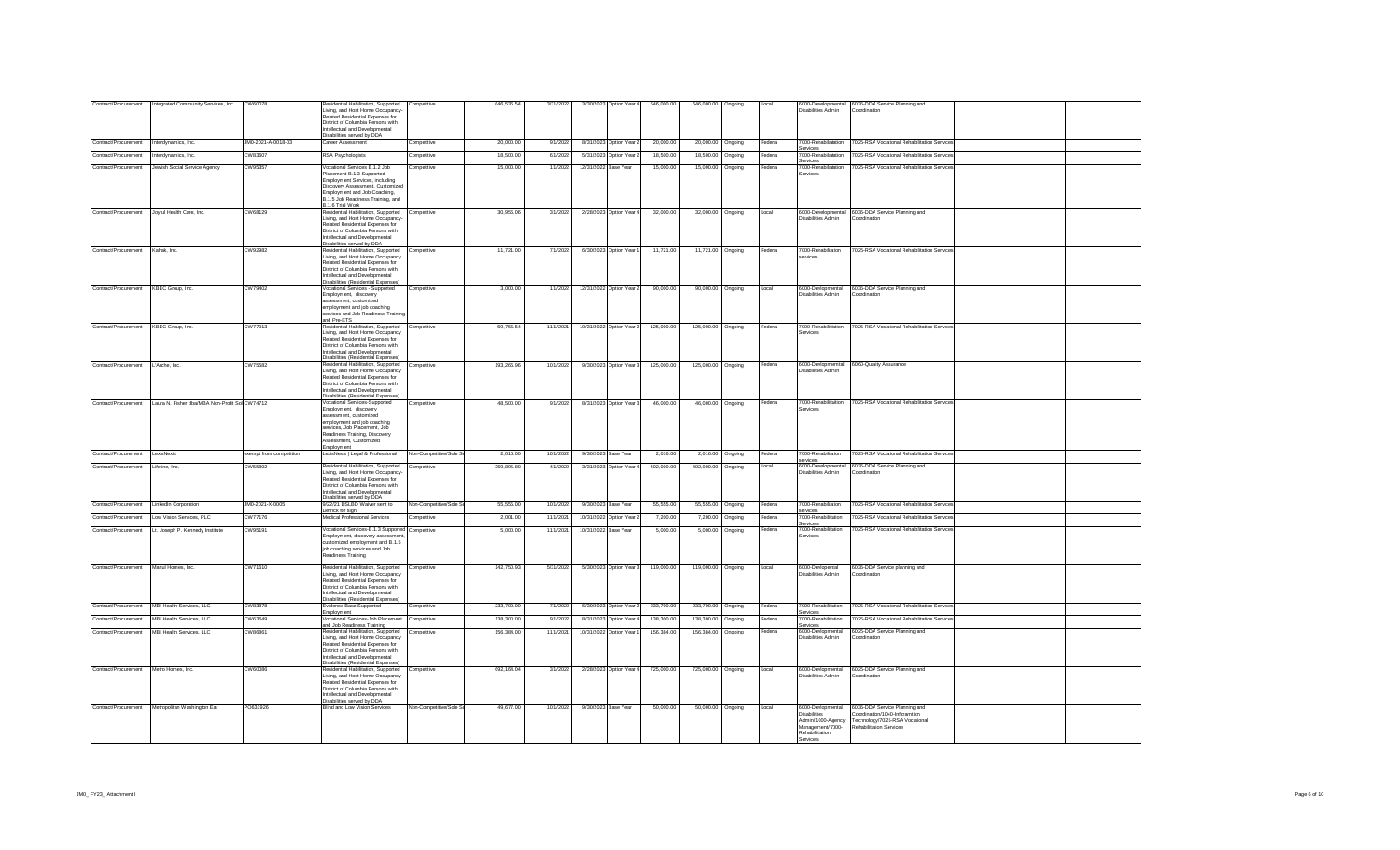| Contract/Procurement                        | Midtown Personnel                                                            | CW65765/M00005     | Temporary Staffing                                                                 | Competitive             | 545,146.47   | 11/1/2021 | 10/31/2022 Option Year 3 | 415,000.00                           | 415,000.00 Ongoing   |                  | Federal                | 1000-Agency<br>Management/7000-                | 1090-Performacne Management/7025-RSA<br><b>Vocational Rehabilitation Services</b> |  |
|---------------------------------------------|------------------------------------------------------------------------------|--------------------|------------------------------------------------------------------------------------|-------------------------|--------------|-----------|--------------------------|--------------------------------------|----------------------|------------------|------------------------|------------------------------------------------|-----------------------------------------------------------------------------------|--|
| Contract/Procurement                        | Monumental Vending                                                           | JM0-2021-A-0010-02 | Unstaffed Micro-Markets                                                            | Competitive             | 25,000.00    | 12/1/2022 | 11/30/2023 Option Year 2 | 25,000.00                            | 25,000.00 Ongoing    |                  | Federal                | Rehabiliation<br>7000-Rehabiliation            | 7025-RSA Vocational Rehabilitation Services                                       |  |
| Contract/Procurement                        | MT&G Enterprise, Inc.                                                        | CW76603            | Residential Habilitation, Supported                                                | Competitive             | 635.585.38   | 10/1/2022 | 9/30/2023 Option Year 3  | 549,000.00                           | 549,000.00 Ongoing   |                  | Local                  | 6000-Devlopemtal                               | 6035-DDA Service Planning and                                                     |  |
|                                             |                                                                              |                    | Living, and Host Home Occupancy<br><b>Related Residential Expenses for</b>         |                         |              |           |                          |                                      |                      |                  |                        | Disabilities Admin                             | Coordination                                                                      |  |
|                                             |                                                                              |                    | District of Columbia Persons with                                                  |                         |              |           |                          |                                      |                      |                  |                        |                                                |                                                                                   |  |
|                                             |                                                                              |                    | ntellectual and Developmental<br>Disabilities (Residential Expenses)               |                         |              |           |                          |                                      |                      |                  |                        |                                                |                                                                                   |  |
| Contract/Procurement                        | Multi-Therapeutic Services, Inc.                                             | CW74871            | Residential Habilitation, Supported                                                | Competitive             | 934,352.40   | 10/1/2022 | 9/30/2023 Option Year 3  | 675,000.00                           | 675,000.00 Ongoing   |                  | Local                  | 6000-Developmetal<br><b>Disabilities Admin</b> | 6060-Quality Assurance                                                            |  |
|                                             |                                                                              |                    | Living, and Host Home Occupancy<br><b>Related Residential Expenses for</b>         |                         |              |           |                          |                                      |                      |                  |                        |                                                |                                                                                   |  |
|                                             |                                                                              |                    | District of Columbia Persons with<br>Intellectual and Developmental                |                         |              |           |                          |                                      |                      |                  |                        |                                                |                                                                                   |  |
|                                             |                                                                              |                    | Disabilities (Residential Expenses)                                                |                         |              |           |                          |                                      |                      |                  |                        |                                                |                                                                                   |  |
| Contract/Procurement                        | My Own Place, Inc.                                                           | CW70378            | Residential Habilitation, Supported<br>Living, and Host Home Occupancy             | Competitive             | 1,319,939.45 | 6/4/2022  |                          | 6/3/2023 Option Year 3 1,300,000.00  | 1,300,000.00 Ongoing |                  | Special<br>Purpose     | 6000-Devlopmental<br><b>Disabilities Admin</b> | 6060-Quality Assurance/6035-DDA Service<br>Planning and Coordination              |  |
|                                             |                                                                              |                    | Related Residential Expenses for<br>District of Columbia Persons with              |                         |              |           |                          |                                      |                      |                  | Revenue (O-<br>Type)   |                                                |                                                                                   |  |
|                                             |                                                                              |                    | Intellectual and Developmental                                                     |                         |              |           |                          |                                      |                      |                  |                        |                                                |                                                                                   |  |
| Contract/Procurement                        | National Association of State Directors o PO633398                           |                    | Disabilities (Residential Expenses)<br>Search PASS for NATL ASSOC                  | Non-Competitive/Sole S  | 20.652.00    | 10/1/2022 | 9/30/2023 Base Year      | 25,000.00                            | 25,000.00 Ongoing    |                  | Federal                | 1000-Agency                                    | 1015-Training and Employee                                                        |  |
| Contract/Procurement                        | National Children's Center, Inc.                                             | CW72248            | OF ST DIR OF DEV DI                                                                |                         | 2,355,927.61 | 7/1/2022  | 6/30/2023 Option Year 3  | 1.674.852.29                         |                      |                  |                        | Management                                     | Development/Performance Management                                                |  |
|                                             |                                                                              |                    | Residential Habilitation, Supported Competitive<br>Living, and Host Home Occupancy |                         |              |           |                          |                                      | 1,674,852.29 Ongoing |                  | Federal                | 6000-Devlopmental<br>Disabilities Admin        | 6035-DDA Service Planning and<br>Coordination                                     |  |
|                                             |                                                                              |                    | Related Residential Expenses for<br>District of Columbia Persons with              |                         |              |           |                          |                                      |                      |                  |                        |                                                |                                                                                   |  |
|                                             |                                                                              |                    | Intellectual and Developmental                                                     |                         |              |           |                          |                                      |                      |                  |                        |                                                |                                                                                   |  |
| Contract/Procurement                        | National Federation of the Blind                                             | JM0-2022-A-03      | Disabilities (Residential Expenses)<br>FSB-Newsline                                | Non-Competitive/Sole S  | 47,800.00    | 10/1/2022 | 9/30/2023 Base Year      | 6,000.00                             |                      | 6,000.00 Ongoing | Federal                | 7000-Rehabilitation                            | 7025- RSA Vocational Rehabilitation                                               |  |
| Contract/Procurement                        | Outstanding Possibilities Revealed                                           | CW76789            | Vocational Services - Supported                                                    | Competitive             | \$74,00.00   | 10/1/2022 | 9/30/2023 Option Year 3  | 36,000.00                            | 36,000.00 Ongoing    |                  | Federal                | Services<br>7000-Rehabilitation                | 7025- RSA Vocational Rehabilitation                                               |  |
|                                             |                                                                              |                    | Employment, discovery<br>assessment customized                                     |                         |              |           |                          |                                      |                      |                  |                        | Services                                       | Services                                                                          |  |
|                                             |                                                                              |                    | employment and job coaching                                                        |                         |              |           |                          |                                      |                      |                  |                        |                                                |                                                                                   |  |
|                                             |                                                                              |                    | services and Job Readiness Training<br>and Pre-ETS                                 |                         |              |           |                          |                                      |                      |                  |                        |                                                |                                                                                   |  |
|                                             | Contract/Procurement Professional Inventory Control Systems DCJM-2020-E-0003 |                    | Retail Inventory                                                                   | Competitive             | 8,000.00     | 9/1/2022  | 8/31/2023 Option Year 3  | 8,000.00                             |                      | 8,000.00 Ongoing | Federal                | 7000-Rehabilitation                            | 7025-RSA Vocational Rehabilitation                                                |  |
|                                             |                                                                              |                    |                                                                                    |                         |              |           |                          |                                      |                      |                  |                        | Services/8000-<br><b>Disabilities</b>          | Services/8055-Disability Determination<br>Services/6060-Quality Assurance         |  |
|                                             |                                                                              |                    |                                                                                    |                         |              |           |                          |                                      |                      |                  |                        | Determination Divisio                          |                                                                                   |  |
| Contract/Procurement Project ReDirect, Inc. |                                                                              | CW74364            | Vocational Services-Supported                                                      | Competitive             | 773,304.00   | 8/1/2022  | 7/31/2023 Option Year 3  | 773,304.00                           | 773,304.00 Ongoing   |                  | Federal                | 7000-Rehabilitation                            | 7025-RSA Vocational Rehabilitation Services                                       |  |
|                                             |                                                                              |                    | Employment, discovery<br>assessment, customized                                    |                         |              |           |                          |                                      |                      |                  |                        | <b>Services</b>                                |                                                                                   |  |
|                                             |                                                                              |                    | employment and job coaching<br>services Job Placement Job                          |                         |              |           |                          |                                      |                      |                  |                        |                                                |                                                                                   |  |
|                                             |                                                                              |                    | Readiness Training, Support Service                                                |                         |              |           |                          |                                      |                      |                  |                        |                                                |                                                                                   |  |
| Contract/Procurement Project ReDirect, Inc. |                                                                              | CW60137            | Provider, and Pre-ETS<br>Residential Habilitation, Supported Competitive           |                         | 645.812.21   | 4/1/2022  | 3/31/2023 Option Year 4  | 105,000.00                           | 105,000.00 Ongoing   |                  | Special                |                                                | 6000-Developmental 6060-Qualtiy Assurance                                         |  |
|                                             |                                                                              |                    | Living, and Host Home Occupancy<br>Related Residential Expenses for                |                         |              |           |                          |                                      |                      |                  | Purpose<br>Revenue (O- | disabilities Admin                             |                                                                                   |  |
|                                             |                                                                              |                    | District of Columbia Persons with                                                  |                         |              |           |                          |                                      |                      |                  | Type)                  |                                                |                                                                                   |  |
|                                             |                                                                              |                    | Intellectual and Developmental<br>Disabilities served by DDA                       |                         |              |           |                          |                                      |                      |                  |                        |                                                |                                                                                   |  |
| Contract/Procurement                        | Promesa Consulting Group, Inc.                                               | CW80835            | Comprehensive Statewide Needs<br>Assessment                                        | Competitive             | 120,000.00   | 3/1/2022  | 2/28/2023 Option Year 2  | 120,000.00                           | 120,000.00 Ongoing   |                  | Special<br>Purpose     | <b>Disabilities Admin</b>                      | 6000-Developmental 6060-Quality Assurance                                         |  |
|                                             |                                                                              |                    |                                                                                    |                         |              |           |                          |                                      |                      |                  | Revenue (O-<br>Type)   |                                                |                                                                                   |  |
| Contract/Procurement                        | Promesa Consulting Group, Inc.                                               | CW88396            | Clinical Consultants for People with                                               | Competitive             | 110,000.00   | 1/1/2022  | 12/31/2022 Option Year   | 110,000.00                           | 110,000.00           | Ongoing          | Federal                | 7000-Rehabiliation                             | 7025-RSA Vocational Rehabilitation Services                                       |  |
| Contract/Procurement                        | PSI Services III, Inc.                                                       | CW84870            | <b>IDD-PT SLP Psychology</b><br>vidence Based Supported                            | Competitive             | 64,000.00    | 9/1/2022  | 8/31/2023 Option Year 2  | 64,000.00                            | 64,000.00            | Ongoing          | Federal                | ervices<br>7000-Rehabiitation                  | 7025-RSA Vocational Rehibition Services                                           |  |
| Contract/Procurement                        | PSI Services III. Inc.                                                       | JM0-2020-Q-0019-04 | Employment<br>Day Habilitation Services                                            | Competitive             | 60,000.00    | 7/1/2022  | 6/30/2023 Option Year 2  | 60,000.00                            | 60,000.00            | Ongoing          | Federal                | Services<br>7000-Rehabiitation                 | 7025-RSA Vocational Rehibition Services                                           |  |
| Contract/Procurement                        | PSI Services III Inc.                                                        | CW56585            | Vocational Services-Supported                                                      | Competitive             | 52,000.00    | 11/1/2021 | 10/31/2022 Option Year 4 | 52,000.00                            | 52,000.00 Ongoing    |                  | Federal                | ervices<br>7000-Rehabiltation                  | 7025-RSA Vocational Rehibition Services                                           |  |
|                                             |                                                                              |                    | Employment, discovery                                                              |                         |              |           |                          |                                      |                      |                  |                        | Services                                       |                                                                                   |  |
|                                             |                                                                              |                    | ssessment, customized<br>employment and job coaching                               |                         |              |           |                          |                                      |                      |                  |                        |                                                |                                                                                   |  |
|                                             |                                                                              |                    | services, Job Placement, Job<br>Readiness Training, and Pre-                       |                         |              |           |                          |                                      |                      |                  |                        |                                                |                                                                                   |  |
|                                             |                                                                              |                    | <b>Employment Transpiration Services</b>                                           |                         |              |           |                          |                                      |                      |                  |                        |                                                |                                                                                   |  |
| Contract/Procurement                        | Psychiatric Center Chartered Inc.                                            | CW87771            | (Pre-ETS)<br><b>Evidence Based Supported</b>                                       | Competitive             | 170,000.00   | 2/1/2022  | 1/31/2023 Option Year    | 170,000.00                           | 170,000.00 Ongoing   |                  | Local                  | 7000-Rehabiitation                             | 7025-RSA Vocational Services                                                      |  |
| Contract/Procurement                        | Quality Trust for Individuals with Disabili PO631123                         |                    | Employment<br>Project Action                                                       | Non-Competitive/Sole \$ | 60,000,00    | 10/1/2022 | 9/30/2023 Base Year      | 60,000.00                            | 60,000.00            | Ongoing          | Federal                | Services<br>6000-Devopemental                  | 6060-Quaity Assurance                                                             |  |
| Contract/Procurement                        |                                                                              |                    | <b>Tutoring and Academic Support</b>                                               | Competitive             | 12,000.00    | 7/1/2022  |                          | 12.000.00                            | 12.000.00            |                  | Federal                | Disabilities Admin<br>7000-Rehbalition         | 7025-RSA Vocational Rehabilitation Services                                       |  |
|                                             | R&J Consulting Group, LLC dba Club Z JM0-2020-A-0021-02                      |                    |                                                                                    |                         |              |           | 6/30/2023 Option Year    |                                      |                      | Ongoing          |                        | Services                                       |                                                                                   |  |
| Contract/Procurement                        | RCM of Washington, Inc.                                                      | CW73127            | Residential Habilitation, Supported<br>Living, and Host Home Occupancy             | Competitive             | 235,000.00   | 10/1/2022 | 9/30/2023 Option Year 3  | 235,000.00                           | 235,000.00 Ongoing   |                  | Federal                | 7000-Rehbalition<br>Services                   | 7025-RSA Vocational Rehabilitation Services                                       |  |
|                                             |                                                                              |                    | Related Residential Expenses for<br>District of Columbia Persons with              |                         |              |           |                          |                                      |                      |                  |                        |                                                |                                                                                   |  |
|                                             |                                                                              |                    | Intellectual and Developmental                                                     |                         |              |           |                          |                                      |                      |                  |                        |                                                |                                                                                   |  |
| Contract/Procurement                        | RCM of Washington, Inc.                                                      | CW79409            | <b>Disabilities (Residential Expenses)</b><br>Vocational Services-Supported        | Competitive             | 1,234,154.37 | 7/31/2022 |                          | 7/30/2023 Option Year 2 1,234,154.37 | 1,234,154.37 Ongoing |                  | Special                |                                                | 6000-Developmental 6060-Quality Assurance                                         |  |
|                                             |                                                                              |                    | Employment, discovery<br>ssessment, customized                                     |                         |              |           |                          |                                      |                      |                  | Purpose<br>Revenue (O- | ervices                                        |                                                                                   |  |
|                                             |                                                                              |                    | employment, job coaching services,<br>Job Placement, Benefits Planning,            |                         |              |           |                          |                                      |                      |                  | Type)                  |                                                |                                                                                   |  |
|                                             |                                                                              |                    | Job Readiness Training and Pre-ETS                                                 |                         |              |           |                          |                                      |                      |                  |                        |                                                |                                                                                   |  |
| Contract/Procurement                        | RSCR West Virginia, Inc.                                                     | CW83837            | Residential Habilitation, Supported                                                | Competitive             | 196,888.61   | 6/1/2022  | 5/31/2023 Option Year 2  | 173,000.00                           | 173,000.00 Ongoing   |                  | Local                  |                                                | 6000-Devopemental 6035-DDA Service Planning and                                   |  |
|                                             |                                                                              |                    | Living, Host Home and Related<br>Residential Expenses for District of              |                         |              |           |                          |                                      |                      |                  |                        | Disabilities Admin                             | Coordination                                                                      |  |
|                                             |                                                                              |                    | Columbia Persons with Intellectual                                                 |                         |              |           |                          |                                      |                      |                  |                        |                                                |                                                                                   |  |
|                                             |                                                                              |                    | and Developmental Disabilities                                                     |                         |              |           |                          |                                      |                      |                  |                        |                                                |                                                                                   |  |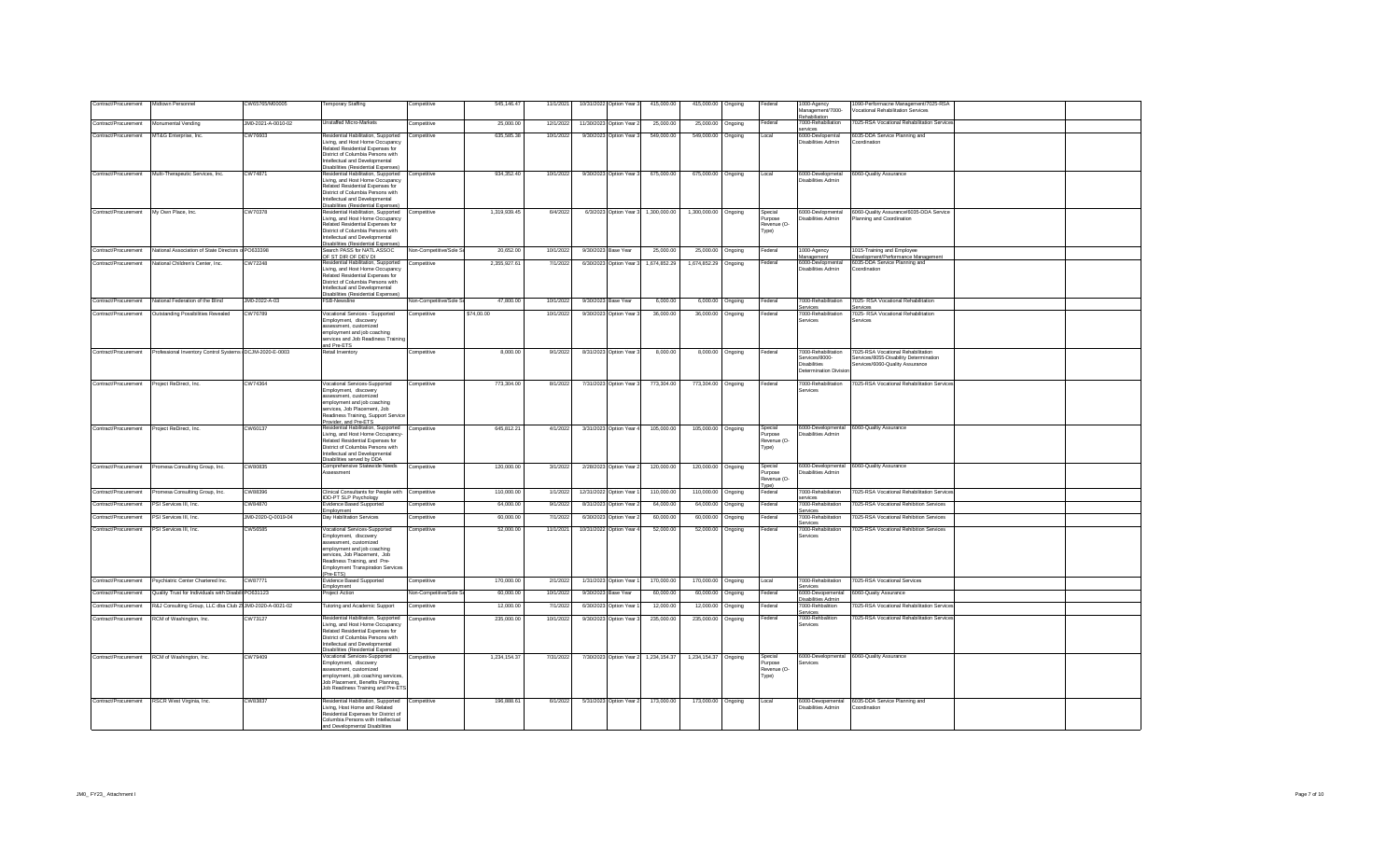| Contract/Procurement | Saint Coletta of Greater Washington, Inc CW77941                                            |                         | Vocational Services-Supported<br>Employment, discovery                             | Competitive             | 2,500.00     | 12/1/2021 | 11/30/2022 Option Year 2 |                                      |                      | Ongoing           | Federal           | 7000-Rehabilition<br>Services          | 7025-RSA Vocational Rehabilitation Services                      |  |
|----------------------|---------------------------------------------------------------------------------------------|-------------------------|------------------------------------------------------------------------------------|-------------------------|--------------|-----------|--------------------------|--------------------------------------|----------------------|-------------------|-------------------|----------------------------------------|------------------------------------------------------------------|--|
|                      |                                                                                             |                         | assessment, customized<br>employment and job coaching                              |                         |              |           |                          |                                      |                      |                   |                   |                                        |                                                                  |  |
|                      |                                                                                             |                         | services, Job Placement, and Job                                                   |                         |              |           |                          |                                      |                      |                   |                   |                                        |                                                                  |  |
|                      |                                                                                             |                         | Readiness Training                                                                 |                         |              |           |                          |                                      |                      |                   |                   |                                        |                                                                  |  |
| Contract/Procurement | SchoolTalk, Inc.                                                                            | CW90477                 | Vocational Services-Job Readiness Competitive<br>Training and Pre-Employment       |                         | 480,000.00   | 5/1/2022  | 4/30/2023 Option Year    | 480,000.00                           | 480,000.00 Ongoing   |                   | Federal           | 7000-Rehabilition                      | 7025-RSA Vocational Rehabilitation Services                      |  |
|                      |                                                                                             |                         | <b>Transition Services</b>                                                         |                         |              |           |                          |                                      |                      |                   |                   | Services                               |                                                                  |  |
| Contract/Procurement | Seaberry Design and Communications JM0-2021-A-0025                                          |                         | Printing and Document Management Competitive                                       |                         | 10,000.00    | 9/1/2022  | 8/31/2023 Option Year    | 10,000.00                            | 10,000.00            | Ongoing           | Federal           | 1000-Agency<br>Management              | 1015-Training and Employee<br>Development/Performance Management |  |
| Contract/Procurement | SFFC                                                                                        | CW55685                 | Vocational Services - Supported                                                    | Competitive             | 285,000.00   | 10/1/2022 | 9/30/2023 Base Year      | 285,000.00                           | 285,000.00           | Ongoing           | Federal           | 7000-Rehabilition                      | 7025- RSA Vocational Rehabilitation                              |  |
|                      |                                                                                             |                         | Employment, discovery assessmer                                                    |                         |              |           |                          |                                      |                      |                   |                   | anvions                                | Services                                                         |  |
|                      |                                                                                             |                         | customized employment and job<br>coaching services, Job Readiness                  |                         |              |           |                          |                                      |                      |                   |                   |                                        |                                                                  |  |
|                      |                                                                                             |                         | Training, Trial Work and Pre-ETS                                                   |                         |              |           |                          |                                      |                      |                   |                   |                                        |                                                                  |  |
|                      | Contract/Procurement St. John's Community Services                                          | CW84362                 | Vocational Services-Supported                                                      | Competitive             | 62,500.00    | 8/1/2022  | 7/31/2023 Option Year 2  | 62,500.00                            |                      | 62,500.00 Ongoing | Federal           | 7000-Rehabilitation                    | 7025-RSA Vocational Rehabilitation Service                       |  |
|                      |                                                                                             |                         | Employment, discovery                                                              |                         |              |           |                          |                                      |                      |                   |                   | Services Admin                         |                                                                  |  |
|                      |                                                                                             |                         | assessment, customized                                                             |                         |              |           |                          |                                      |                      |                   |                   |                                        |                                                                  |  |
|                      |                                                                                             |                         | employment and job coaching<br>services, Job Placement and Pre-                    |                         |              |           |                          |                                      |                      |                   |                   |                                        |                                                                  |  |
|                      |                                                                                             |                         | <b>ETS</b>                                                                         |                         |              |           |                          |                                      |                      |                   |                   |                                        |                                                                  |  |
| Contract/Procurement | St. John's Community Services                                                               | CW70212                 | Residential Habilitation, Supported<br>Living, and Host Home Occupancy             | Competitive             | 2,605,059.00 | 4/1/2022  |                          | 3/31/2023 Option Year 3 2,605,059.00 | 2,605,059.00 Ongoing |                   | Special<br>urpose | Disabilities Admin                     | 6000-Developmental 6035-DDA Service Planning and<br>Coordination |  |
|                      |                                                                                             |                         | Related Residential Expenses for                                                   |                         |              |           |                          |                                      |                      |                   | Revenue (O-       |                                        |                                                                  |  |
|                      |                                                                                             |                         | District of Columbia Persons with                                                  |                         |              |           |                          |                                      |                      |                   | Type)             |                                        |                                                                  |  |
|                      |                                                                                             |                         | Intellectual and Developmental<br>Disabilities (Residential Expenses)              |                         |              |           |                          |                                      |                      |                   |                   |                                        |                                                                  |  |
| Contract/Procurement | Star Office Products, Inc. (Metropolitan CW71837DCSS/JM0-2022-T-000 Multi-Functional Device |                         |                                                                                    | Competitive             | 53.850.00    | 7/1/2022  | 6/30/2023 Base Year      | 53,850.00                            | 53,850.00 Ongoing    |                   | Federal           | 7000-Rehabilitation                    | 7025-RSA Vocational Rehabilitation Service                       |  |
| Contract/Procurement | Superior Caring Hands, LLC                                                                  | CW73087                 | Vocational Services- Supported                                                     | Competitive             | 132 179 71   | 7/1/2022  | 6/30/2023 Option Year 3  | 130,000.00                           | 130.000.00 Ongoing   |                   | Federal           | Services<br>7000-Rehabilitation        | 7025-RSA Vocational Rehabilitation Service                       |  |
|                      |                                                                                             |                         | Employment, discovery                                                              |                         |              |           |                          |                                      |                      |                   |                   | Services                               |                                                                  |  |
|                      |                                                                                             |                         | assessment, customized                                                             |                         |              |           |                          |                                      |                      |                   |                   |                                        |                                                                  |  |
|                      |                                                                                             |                         | employment and job coaching<br>services, Job Readiness, and Job                    |                         |              |           |                          |                                      |                      |                   |                   |                                        |                                                                  |  |
|                      |                                                                                             |                         | Training & Support                                                                 |                         |              |           |                          |                                      |                      |                   |                   |                                        |                                                                  |  |
| Contract/Procurement | Superior Caring Hands, LLC                                                                  | CW81032                 | Residential Habilitation, Supported                                                | Competitive             | 17,637.00    | 3/1/2022  | 2/28/2023 Option Year 2  | 17,637.00                            |                      | 17,637.00 Ongoing | Federal           | 6000-Devlopmental                      | 6035-DDA Service planning and                                    |  |
|                      |                                                                                             |                         | Living, and Host Home Occupancy<br>Related Residential Expenses for                |                         |              |           |                          |                                      |                      |                   |                   | Admin                                  | Coordination                                                     |  |
|                      |                                                                                             |                         | District of Columbia Persons with                                                  |                         |              |           |                          |                                      |                      |                   |                   |                                        |                                                                  |  |
|                      |                                                                                             |                         | Intellectual and Developmental                                                     |                         |              |           |                          |                                      |                      |                   |                   |                                        |                                                                  |  |
| Contract/Procurement | Superior Couriers, LLC                                                                      | CW57309                 | Disabilities (Residential Expenses)<br>Courier Services for DDD                    | Competitive             | 5,000.00     | 10/1/2022 | 9/30/2023 Option Year    | 5,000.00                             |                      | 5,000.00 Ongoing  | Federal           | 8000-Disability                        | 8055-Disabiity Determination Services                            |  |
|                      |                                                                                             |                         |                                                                                    |                         |              |           |                          |                                      |                      |                   |                   | termination Divisi                     |                                                                  |  |
| Contract/Procurement | Supreme Healthcare Services, LLC                                                            | CW57239                 | Residential Habilitation, Supported                                                | Competitive             | 141,554.86   | 12/1/202  | 11/30/2022 Option Year   | 175,000.00                           | 175,000.00 Ongoing   |                   | Local             | 6000-Devlopmental                      | 6035-DDA Service planning and                                    |  |
|                      |                                                                                             |                         | Living, and Host Home Occupancy-                                                   |                         |              |           |                          |                                      |                      |                   |                   | Disabilities Admin                     | Coordination                                                     |  |
|                      |                                                                                             |                         | Related Residential Expenses for<br>District of Columbia Persons with              |                         |              |           |                          |                                      |                      |                   |                   |                                        |                                                                  |  |
|                      |                                                                                             |                         | ntellectual and Developmental                                                      |                         |              |           |                          |                                      |                      |                   |                   |                                        |                                                                  |  |
|                      |                                                                                             |                         | Disabilities served by DDA                                                         |                         |              |           |                          |                                      |                      |                   |                   |                                        |                                                                  |  |
| Contract/Procurement | Symbral Foundation for Community Ser CW93741                                                |                         | Residential Habilitation, Supported Competitive<br>Living, and Host Home Occupancy |                         | 467 119 24   | 11/1/2021 | 10/31/2022 Base Year     | 500,000.00                           | 500,000.00 Ongoing   |                   | Local             | Disabilities Admin                     | 6000-Developmental 6035-DDA Service Planning and<br>Coordination |  |
|                      |                                                                                             |                         | Related Residential Expenses for                                                   |                         |              |           |                          |                                      |                      |                   |                   |                                        |                                                                  |  |
|                      |                                                                                             |                         | District of Columbia Persons with<br>Intellectual and Developmental                |                         |              |           |                          |                                      |                      |                   |                   |                                        |                                                                  |  |
|                      |                                                                                             |                         | Disabilities (Residential Expenses)                                                |                         |              |           |                          |                                      |                      |                   |                   |                                        |                                                                  |  |
| Contract/Procurement | TALX CORPORATION dba Equifax                                                                | exempt from competition | Credit Check                                                                       | Non-Competitive/Sole \$ | 40.000.00    | 10/1/2022 | 9/30/2023 Base Year      | 40,000.00                            | 40,000.00 Ongoing    |                   | Federal           | 7000-Rehabilitaiton                    | 7025-RSA Vocational Rehabilitation Service                       |  |
| Contract/Procurement | <b>TCS Associates</b>                                                                       | CW79885                 | Assistive Technology Assessment,                                                   | Competitive             | 132,000.00   | 2/1/2022  | 1/31/2023 Option Year 2  | 132,000.00                           | 132,000.00           | Ongoing           | Federal           | Services<br>7000-Rehabiltion           | 7025-RSA Vocational Rehabilitation Service                       |  |
|                      |                                                                                             | CW69833                 | Training, and Devices<br><sup>2</sup> sychologist for DDA                          | Competitive             | 30,000.00    |           |                          | 30,000.00                            | 30,000.00            |                   | Local             | services<br>6000-Developmental         | 6060-Quality Assurance                                           |  |
| Contract/Procurement | The MECCA Group, LLC                                                                        |                         |                                                                                    |                         |              | 3/1/2022  | 2/28/2023 Option Year:   |                                      |                      | Ongoing           |                   | Disabilities Admin                     |                                                                  |  |
| Contract/Procurement | The MECCA Group, LLC                                                                        | CW82288                 | <b>RSA Psychologists</b>                                                           | Competitive             | 16,000.00    | 4/1/2022  | 3/31/2023 Option Year:   | 16,000.00                            | 16,000.00            | Ongoing           | Federal           | 7000- Rehabilitation<br>Services       | 7025-RSA Vocational Rehabilitation Service                       |  |
| Contract/Procurement | The VanMar, Inc.                                                                            | CW57105                 | Residential Habilitation, Supported                                                | Competitive             | 175,000.00   | 8/1/2022  | 7/31/2023 Base Year      | 175,000.00                           | 175,000.00           | Ongoing           | Local             | 6000-Developmental                     | 6035-DDA Service Planning and                                    |  |
|                      |                                                                                             |                         | Living, and Host Home Occupancy-<br>Related Residential Expenses for               |                         |              |           |                          |                                      |                      |                   |                   | Disabilities Admin                     | coordination                                                     |  |
|                      |                                                                                             |                         | District of Columbia Persons with                                                  |                         |              |           |                          |                                      |                      |                   |                   |                                        |                                                                  |  |
|                      |                                                                                             |                         | Intellectual and Developmental                                                     |                         |              |           |                          |                                      |                      |                   |                   |                                        |                                                                  |  |
| Contract/Procurement | THOMSON REUTERS(TAX & ACC) IN 1004026573                                                    |                         | Disabilities served by DDA<br>egal Research                                        | Non-Competitive/Sole \$ | 2,646.00     | 10/1/2022 | 9/30/2023 Base Year      | 2,646.00                             |                      | 2,646.00 Ongoing  | Federal           | 7000-Rehabilitaiton                    | 7025-RSA Vocational Rehabilitation Service                       |  |
|                      |                                                                                             |                         |                                                                                    |                         |              |           |                          |                                      |                      |                   |                   |                                        |                                                                  |  |
| Contract/Procurement | Three Square Market, Inc.                                                                   | CW83601                 | ADA Compliant Micro Market Kiosk                                                   | Competitive             | 93,779.37    | 6/1/2022  | 5/31/2023 Option Year:   | 93,779.37                            | 93.779.37 Ongoing    |                   | ocal              | '000-RSA Bind and<br>Visual Impairment | 7030-RSA Blind and Visual Impairment<br>Services                 |  |
|                      |                                                                                             |                         |                                                                                    |                         |              |           |                          |                                      |                      |                   |                   | Services                               |                                                                  |  |
| Contract/Procurement | Time for Change                                                                             | CW76342                 | Vocational Services - Supported<br>Employment, discovery                           | Competitive             | 178,911.00   | 10/1/2022 | 9/30/2023 Option Year:   | 82,000.00                            |                      | 82,000.00 Ongoing | Federal           | 7000-Rehabilitiaon<br>Services         | 7025-RSA Vocational Rehabilitation Services                      |  |
|                      |                                                                                             |                         | assessment, customized                                                             |                         |              |           |                          |                                      |                      |                   |                   |                                        |                                                                  |  |
|                      |                                                                                             |                         | employment and job coaching                                                        |                         |              |           |                          |                                      |                      |                   |                   |                                        |                                                                  |  |
|                      |                                                                                             |                         | services and Job Readiness Training<br>and Pre-FTS                                 |                         |              |           |                          |                                      |                      |                   |                   |                                        |                                                                  |  |
| Contract/Procurement | <b>Total Care Services, Inc.</b>                                                            | CW60140                 | Residential Habilitation, Supported Competitive                                    |                         | 514.454.27   | 4/1/2022  | 3/31/2023 Option Year 4  | 514,454.27                           | 514,454.27 Ongoing   |                   | Local             | 6000-Devlopmental                      | 6035-DDA Service planning and coordinatio                        |  |
|                      |                                                                                             |                         | Living, and Host Home Occupancy-<br>Related Residential Expenses for               |                         |              |           |                          |                                      |                      |                   |                   | Disabilities Admin                     |                                                                  |  |
|                      |                                                                                             |                         | District of Columbia Persons with                                                  |                         |              |           |                          |                                      |                      |                   |                   |                                        |                                                                  |  |
|                      |                                                                                             |                         | Intellectual and Developmental                                                     |                         |              |           |                          |                                      |                      |                   |                   |                                        |                                                                  |  |
| Contract/Procurement | Total Care Services, Inc.                                                                   | CW78831                 | Disabilities served by DDA<br>Personal Care Assistan                               | Competitive             | 10,000.00    | 1/1/2022  | 12/31/2022 Option Year:  | 10,000.00                            | 10,000.00            | Ongoing           | Federal           | 7000-Rehabiitiaion                     | 7025-RSA Vocational Services                                     |  |
|                      |                                                                                             |                         |                                                                                    |                         |              |           |                          |                                      |                      |                   |                   | Services                               |                                                                  |  |
| Contract/Procurement | Total Care Services, Inc.                                                                   | CW89908                 | Vocational Services-Supported<br>Employment, discovery                             | Competitive             | 5,000.00     | 4/1/2022  | 3/31/2023 Option Year    | 5,000.00                             | 5.000.00             | Ongoing           | ederal            | 7000-Rehabiitiaion<br>services         | 7025-RSA Vocational Services                                     |  |
|                      |                                                                                             |                         | ssessment, customized                                                              |                         |              |           |                          |                                      |                      |                   |                   |                                        |                                                                  |  |
|                      |                                                                                             |                         | employment and job coaching<br>services, Job Placement, Job                        |                         |              |           |                          |                                      |                      |                   |                   |                                        |                                                                  |  |
|                      |                                                                                             |                         | Readiness Training, and Support                                                    |                         |              |           |                          |                                      |                      |                   |                   |                                        |                                                                  |  |
|                      |                                                                                             |                         | Service Provider                                                                   |                         |              |           |                          |                                      |                      |                   |                   |                                        |                                                                  |  |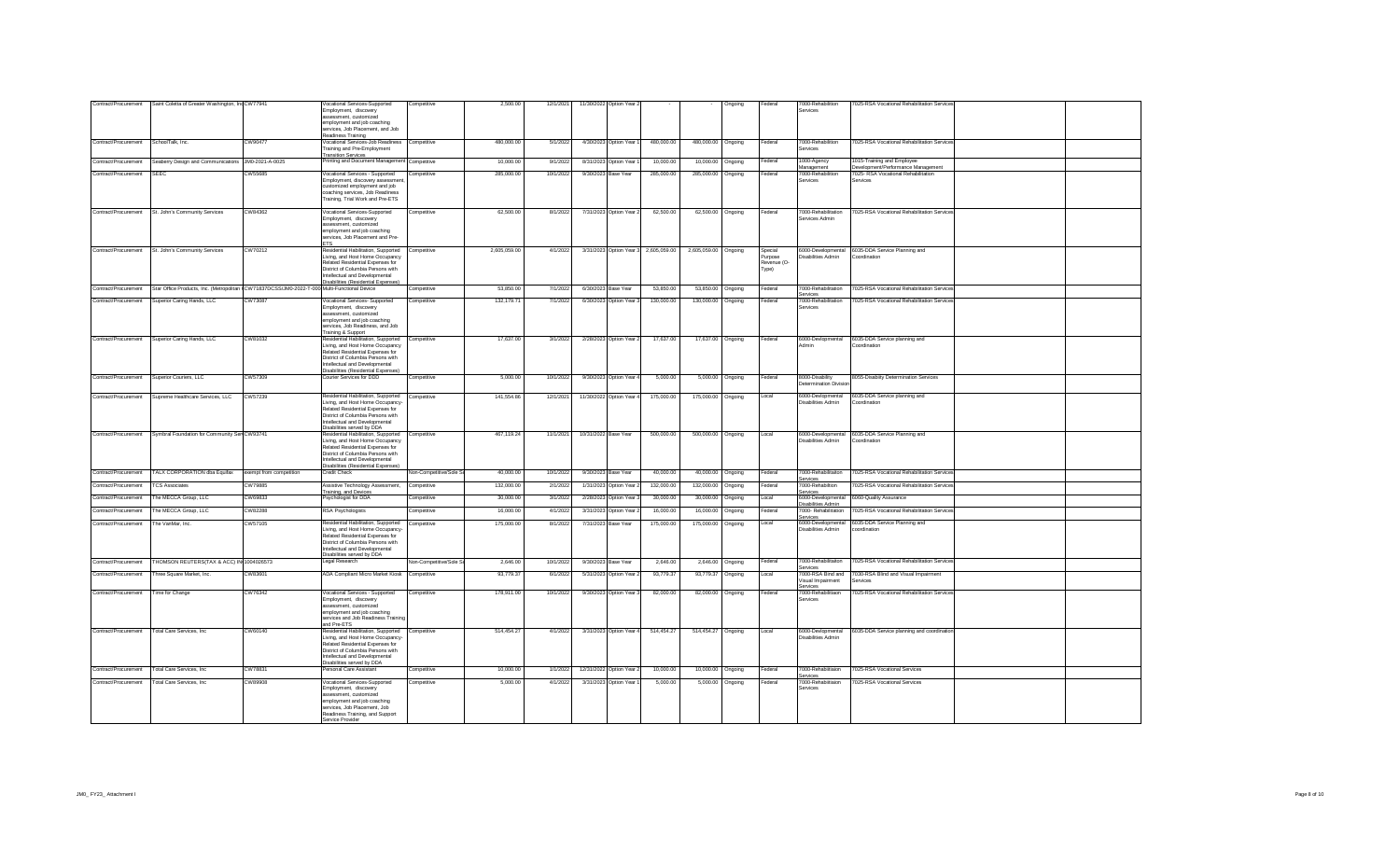| Contract/Procurement | Total Quality Residential Services, Inc. CW84133 |         | Residential Habilitation, Supported<br>Living, and Host Home Occupancy<br>Related Residential Expenses for<br>District of Columbia Persons with<br>ntellectual and Developmental                                                     | Competitive | 136,479.01   | 7/1/2022  |                      | 6/30/2023 Option Year 2  | 51,000.00    | 51,000.00 Ongoing            |         | Local                                      | Disabilities Admin                            | 6000-Devolopemtnal 6035-DDA Service Planning and<br>Coordination  |  |
|----------------------|--------------------------------------------------|---------|--------------------------------------------------------------------------------------------------------------------------------------------------------------------------------------------------------------------------------------|-------------|--------------|-----------|----------------------|--------------------------|--------------|------------------------------|---------|--------------------------------------------|-----------------------------------------------|-------------------------------------------------------------------|--|
|                      |                                                  |         | Disabilities (Residential Expenses)                                                                                                                                                                                                  |             |              |           |                      |                          |              |                              |         |                                            |                                               |                                                                   |  |
| Contract/Procurement | Tree of Life Services, Inc.                      | CW60835 | Specialized Residential Services                                                                                                                                                                                                     | Competitive | 250,340.00   | 5/1/2022  |                      | 4/30/2023 Option Year 4  | 250,499.63   | 250,499.63 Ongoing           |         | Special<br>Purpose<br>Revenue (O-<br>(vpe  | Disabilities Admin                            | 6000-Developmental 6035-DDA Service Planning and<br>Coordination  |  |
| Contract/Procurement | University Legal Services                        | CW71829 | Assistive Technology Assessment, Competitive<br><b>Training, and Devices</b>                                                                                                                                                         |             | 632,449.34   | 5/31/2022 |                      | 5/30/2023 Option Year 3  | 460,085.00   | 460,085.00 Ongoing           |         | Federal                                    | 7000-Rehabiitiaion<br>Services                | 7025-RSA Vocational Services                                      |  |
| Contract/Procurement | Urban Equity Consulting Group L.L.C CW95531      |         | Vocational Services - B.1.2 Job<br>Placement, B.1.5 Job Readiness<br>Training                                                                                                                                                        | Competitive | 25,000.00    | 12/1/2021 | 11/30/2022 Base Year |                          | 3,000.00     | 3.000.00                     | Ongoing | Federal                                    | 7000-Rehabiitiaion<br>Services                | 7025-RSA Vocational Services                                      |  |
| Contract/Procurement | Valentine Community Services, LLC                | CW59369 | Residential Habilitation, Supported<br>iving, and Host Home Occupancy-<br>Related Residential Expenses for<br>District of Columbia Persons with<br>ntellectual and Developmental<br>Disabilities served by DDA                       | Competitive | 169,385.53   | 3/1/2022  |                      | 2/28/2023 Option Year    | 188,000.00   | 188,000.00 Ongoing           |         | Local                                      | 6000-Devopmemtal<br><b>Disabilities Admin</b> | 6060-Quaity Assurance                                             |  |
| Contract/Procurement | Verigreen Inc.                                   | CW76601 | Residential Habilitation, Supported Competitive<br>Living, and Host Home Occupancy<br>Related Residential Expenses for<br>District of Columbia Persons with<br>Intellectual and Developmental<br>Disabilities (Residential Expenses) |             | 38,058.49    | 9/1/2022  |                      | 8/31/2023 Option Year 3  | 41,000.00    | 41,000.00 Ongoing            |         | Local                                      | 6000-Devlopmental<br>Disabilities Admin       | 6035-DDA Service Planning and<br>Coordination                     |  |
| Contract/Procurement | Verigreen Inc.                                   | CW70088 | <b>Vocational Services-Supported</b><br>Employment, discovery<br>assessment, customized<br>employment and job coaching<br>services, Job Readiness                                                                                    | Competitive | 20,000.00    | 10/1/2022 |                      | 9/30/2023 Option Year 3  | 20,000.00    | 20,000.00 Ongoing            |         | Federal                                    | 7000-Rehabiitiaion<br>Services                | 7025-RSA Vocational Services                                      |  |
| Contract/Procurement | Vested Optimum Community Svcs. Inc. CW60159      |         | Residential Habilitation, Supported Competitive<br>Living, and Host Home Occupancy-<br>Related Residential Expenses for<br>District of Columbia Persons with<br>Intellectual and Developmental<br>Disabilities served by DDA         |             | 226,412.96   | 3/1/2022  |                      | 2/28/2023 Option Year 4  | 185,000.00   | 185,000.00 Ongoing           |         | Local                                      | 6000-Development<br>Disabilities Admin        | 6035-DDA Service Planning and<br>Coordination                     |  |
| Contract/Procurement | Volunteers of America Chesapeake, Inc. CW86833   |         | Residential Habilitation, Supported<br>Living, and Host Home Occupancy<br>Related Residential Expenses for<br>District of Columbia Persons with<br>ntellectual and Developmental<br>Disabilities (Residential Expenses)              | Competitive | 654,718.99   | 11/1/2021 |                      | 10/31/2022 Option Year 1 | 420,000.00   | 420,000.00 Ongoing           |         | Local                                      | 6000-Devlopmental<br>Disabilities Admin       | 6035-DDA Service planning and coordination                        |  |
| Contract/Procurement | Ward & Ward Mental Health Services, In CW78950   |         | Residential Habilitation, Supported Competitive<br>iving, and Host Home Occupancy<br>Related Residential Expenses for<br>District of Columbia Persons with<br>ntellectual and Developmental<br>Disabilities (Residential Expenses)   |             | 1,378,943.69 | 6/1/2022  |                      | 5/31/2023 Option Year 2  | 1,378,943.69 | 1,378,943.69 Ongoing         |         | Special<br>Purpose<br>Revenue (O-<br>Type) | 6000-Devlopmental<br>Disabilities Admin       | 6035- DDA Service Planning and<br>Coordination                    |  |
| Contract/Procurement | Wholistic Home & Community Based S CW59292       |         | Residential Habilitation, Supported Competitive<br>Living, and Host Home Occupancy-<br>Related Residential Expenses for<br>District of Columbia Persons with<br>Intellectual and Developmental<br>Disabilities served by DDA         |             | 1,211,565.32 | 3/27/2021 |                      | 3/26/2022 Option Year 4  | 1,100,000.00 | 1,100,000.00 Ongoing         |         | Special<br>Purpose<br>Revenue (O-<br>Type) | Disabilities Admin                            | 6000-Developmental 6035- DDA Service Planning and<br>Coordination |  |
| Contract/Procurement | Woods Services Inc.                              | CW53291 | Out-of-State Residential and Day<br><b>Habilitation Services</b>                                                                                                                                                                     | Competitive | 857.675.00   | 7/1/2022  |                      | 6/30/2023 Base Year      | 683.144.21   | 683.144.21                   | Ongoing | Local                                      | 6000-Devopmemtal<br>Disabilities Admin        | 6035-DDA Service Planning and<br>Coordination                     |  |
| Contract/Procurement | Work Opportunities Unlimited Contracts CW83541   |         | <b>Vocational Services- Supported</b><br>Employment, discovery<br>ssessment, customized<br>employment and job coaching<br>services, Job Placement, Job<br>Readiness Training and Pre-ETS                                             | Competitive | 275,000.00   | 8/1/2022  |                      | 7/31/2023 Option Year    | 275,000.00   | 275,000.00                   | Onaoina | Local                                      | 7000-Rehabilition<br>Services                 | 7025-RSA Vocational Rehabilitation Services                       |  |
| Contract/Procurement | Qlarant                                          | CW92321 | Provider Certification Reviews (PCR) Competitive                                                                                                                                                                                     |             | 1,694,989.30 | 12/1/2021 | 11/30/2022 Base Year |                          | 1,690,000.00 | 1,690,000.00 Ongoing         |         | Federal                                    | 6000-Disabiities<br>Disabilities Admin        |                                                                   |  |
| Contract/Procurement | RANDOLPH SHEPHERD UNASSIGNED FACILITIES          |         |                                                                                                                                                                                                                                      |             |              |           |                      |                          |              | 100,000.00                   | Ongoing | Special<br>Purpose<br>Revenue (O-<br>Type) | 7000-Rehabilition<br>Services                 | 7025-RSA Vocational Rehabilitation Services                       |  |
| Contract/Procurement | MOU- DCOA (DACL)                                 |         |                                                                                                                                                                                                                                      |             |              | 10/1/2022 | 9/30/2023            |                          |              | 130,000.00                   | Ongoing | Federal                                    | 7000-Rehabilition<br>services                 | 7025-RSA Vocational Rehabilitation Services                       |  |
| Contract/Procurement | MOU-DCPS                                         |         |                                                                                                                                                                                                                                      |             |              | 10/1/2022 | 9/30/2023            |                          |              | 410,000.00                   | Ongoing | Federal                                    | 7000-Rehabilition<br>anvices                  | 7025-RSA Vocational Rehabilitation Services                       |  |
| Contract/Procurement | MOU-DCPL                                         |         |                                                                                                                                                                                                                                      |             |              | 10/1/2022 | 9/30/2023            |                          |              | 20,000.00                    | Onaoina | Federal                                    | 7000-Rehabilition<br>Services                 | 7025-RSA Vocational Rehabilitation Services                       |  |
| Contract/Procurement | MOU-DOES MYSEP-Pre-ETS                           |         |                                                                                                                                                                                                                                      |             |              | 10/1/2022 | 9/30/2023            |                          |              | 675,000.00                   | Ongoing | Federal                                    | 7000-Rehabilition<br>Services                 | 7025-RSA Vocational Rehabilitation Services                       |  |
| Contract/Procurement | P-CARD                                           |         |                                                                                                                                                                                                                                      |             |              | 10/1/2022 | 9/30/2023            |                          |              | 175,000.00                   | Ongoing | Local                                      | 7000-Rehabilition<br>Services                 | 7025-RSA Vocational Rehabilitation Services                       |  |
| Contract/Procurement | DDA-ID Waiver                                    |         |                                                                                                                                                                                                                                      |             |              | 10/1/2022 | 9/30/2023            |                          |              | 95,682,081.00                |         | Local                                      | 6000-Disabiities<br>Disabilities Admin        | 6080-DDA Consumer Resources and<br>pperations                     |  |
|                      |                                                  |         |                                                                                                                                                                                                                                      |             |              |           |                      |                          |              |                              |         |                                            |                                               |                                                                   |  |
|                      |                                                  |         |                                                                                                                                                                                                                                      |             |              |           |                      |                          |              |                              |         |                                            |                                               |                                                                   |  |
|                      |                                                  |         |                                                                                                                                                                                                                                      | Total       |              |           |                      |                          |              | 38,967,969.69 136,160,050.69 |         |                                            |                                               |                                                                   |  |